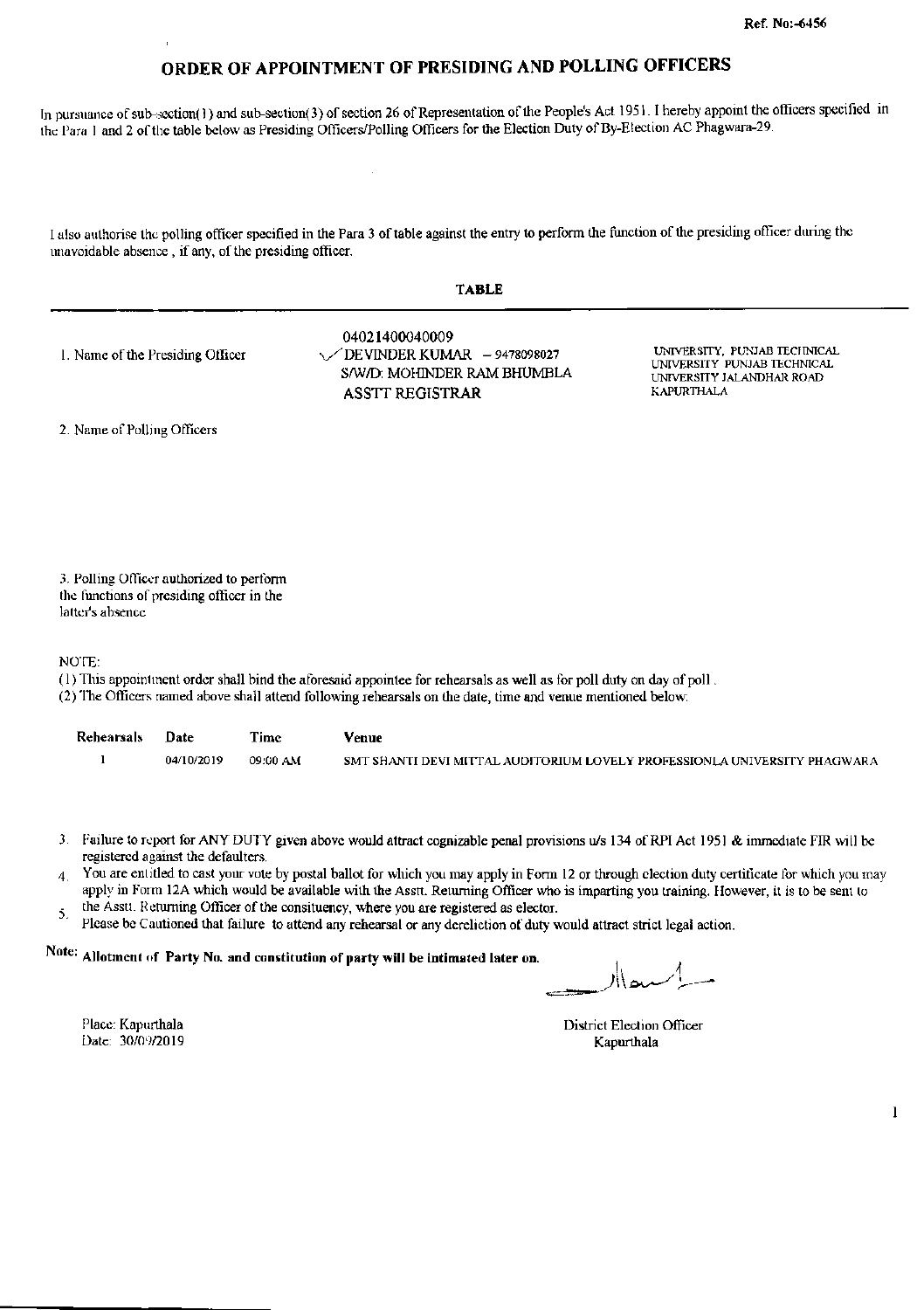In pursuance of sub-section(1) and sub-section(3) of section 26 of Representation of the People's Act 1951. I hereby appoint the officers specified in the Para 1 and 2 of the table below as Presiding Officers/Polling Officers for the Election Duty of By-Election AC Phagwara-29.

I also authorise the polling officer specified in the Para 3 of table against the entry to perform the function of the presiding officer during the unavoidable absence, if any, of the presiding officer.

|                                  | <b>TABLE</b>                                                                            |                                                                                                               |
|----------------------------------|-----------------------------------------------------------------------------------------|---------------------------------------------------------------------------------------------------------------|
| 1. Name of the Presiding Officer | 04021400040020<br>\/JYOTI SINGH -- 9818441925<br>S/W/D: MEHTAB SINGH<br><b>AST PROF</b> | UNIVERSITY, PUNJAB TECHNICAL<br>UNIVERSITY PUNJAB TECHNICAL<br>UNIVERSITY JALANDHAR ROAD<br><b>KAPURTHALA</b> |

2. Name of Polling Officers

3. Polling Officer authorized to perform the functions of presiding officer in the latter's absence

NOTE:

- (1) This appointment order shall bind the aforesaid appointee for rehearsals as well as for poll duty on day of poll.
- (2) The Officers named above shall attend following rehearsals on the date, time and venue mentioned below:

| Rehearsals | Date       | Time     | Venue                                                                     |
|------------|------------|----------|---------------------------------------------------------------------------|
|            | 04/10/2019 | 09:00 AM | SMT SHANTI DEVI MITTAL AUDITORIUM LOVELY PROFESSIONLA UNIVERSITY PHAGWARA |

- 3. Failure to report for ANY DUTY given above would attract cognizable penal provisions u/s 134 of RPI Act 1951 & immediate FIR will be registered against the defaulters.
- You are entitled to cast your vote by postal ballot for which you may apply in Form 12 or through election duty certificate for which you may  $\overline{4}$ apply in Form 12A which would be available with the Asstt. Returning Officer who is imparting you training. However, it is to be sent to
- the Asstt. Returning Officer of the consituency, where you are registered as elector.  $5.$
- Please be Cautioned that failure to attend any rehearsal or any dereliction of duty would attract strict legal action.

# Note: Allotment of Party No. and constitution of party will be intimated later on.

District Election Officer Kapurthala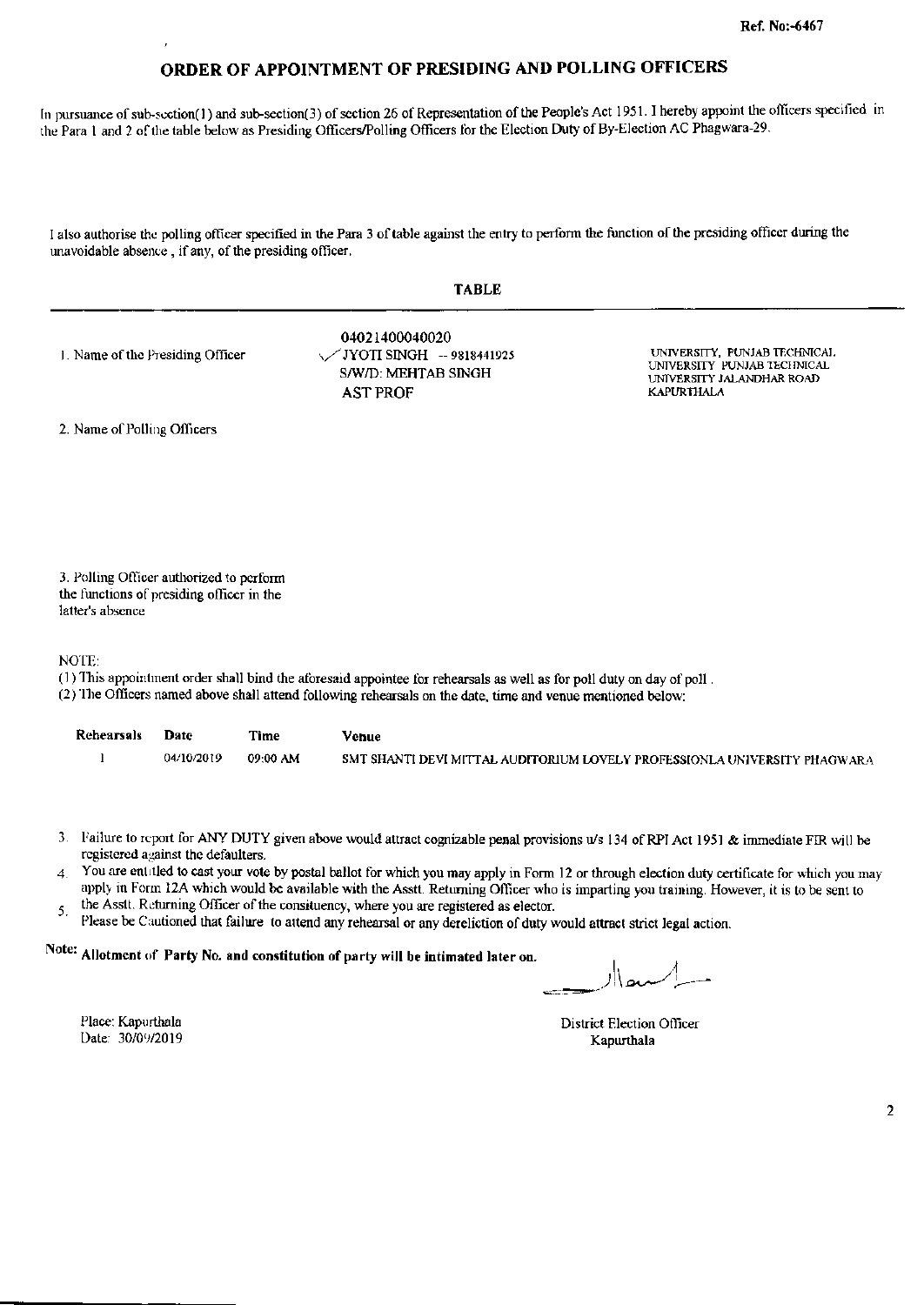In pursuance of sub-section(1) and sub-section(3) of section 26 of Representation of the People's Act 1951. I hereby appoint the officers specified in the Para 1 and 2 of the table below as Presiding Officers/Polling Officers for the Election Duty of By-Election AC Phagwara-29.

I also authorise the polling officer specified in the Para 3 of table against the entry to perform the function of the presiding officer during the unavoidable absence, if any, of the presiding officer.

|--|--|

| 1. Name of the Presiding Officer | 04021400040032<br>$\sqrt{K}$ KJSHOR LUTHRA - 9478098023<br>S/W/D: JAGDISH LUTHRA<br><b>ASSTT REGISTRAR</b> | UNIVERSITY, PUNJAB TECHNICAL<br>UNIVERSITY PUNJAB TECHNICAL<br>UNIVERSITY JALANDHAR ROAD<br>KAPURTHALA |
|----------------------------------|------------------------------------------------------------------------------------------------------------|--------------------------------------------------------------------------------------------------------|
|----------------------------------|------------------------------------------------------------------------------------------------------------|--------------------------------------------------------------------------------------------------------|

2. Name of Polling Officers

3. Polling Officer authorized to perform the functions of presiding officer in the latter's absence

NOTE:

- (1) This appointment order shall bind the aforesaid appointee for rehearsals as well as for poll duty on day of poll.
- (2) The Officers named above shall attend following rehearsals on the date, time and venue mentioned below:

| Rehearsals | Date       | Time     | Venue                                                                     |
|------------|------------|----------|---------------------------------------------------------------------------|
|            | 04/10/2019 | 09:00 AM | SMT SHANTI DEVI MITTAL AUDITORIUM LOVELY PROFESSIONLA UNIVERSITY PHAGWARA |

- 3. Failure to report for ANY DUTY given above would attract cognizable penal provisions u/s 134 of RPI Act 1951 & immediate FIR will be registered against the defaulters.
- You are entitled to cast your vote by postal ballot for which you may apply in Form 12 or through election duty certificate for which you may  $\overline{4}$ . apply in Form 12A which would be available with the Asstt. Returning Officer who is imparting you training. However, it is to be sent to
- the Asstt. Returning Officer of the consituency, where you are registered as elector. 5.
- Please be Cautioned that failure to attend any rehearsal or any dereliction of duty would attract strict legal action.

Note: Allotment of Party No. and constitution of party will be intimated later on.

ے \ار

Place: Kapurthala Date: 30/09/2019

District Election Officer Kapurthala

 $\overline{\mathbf{3}}$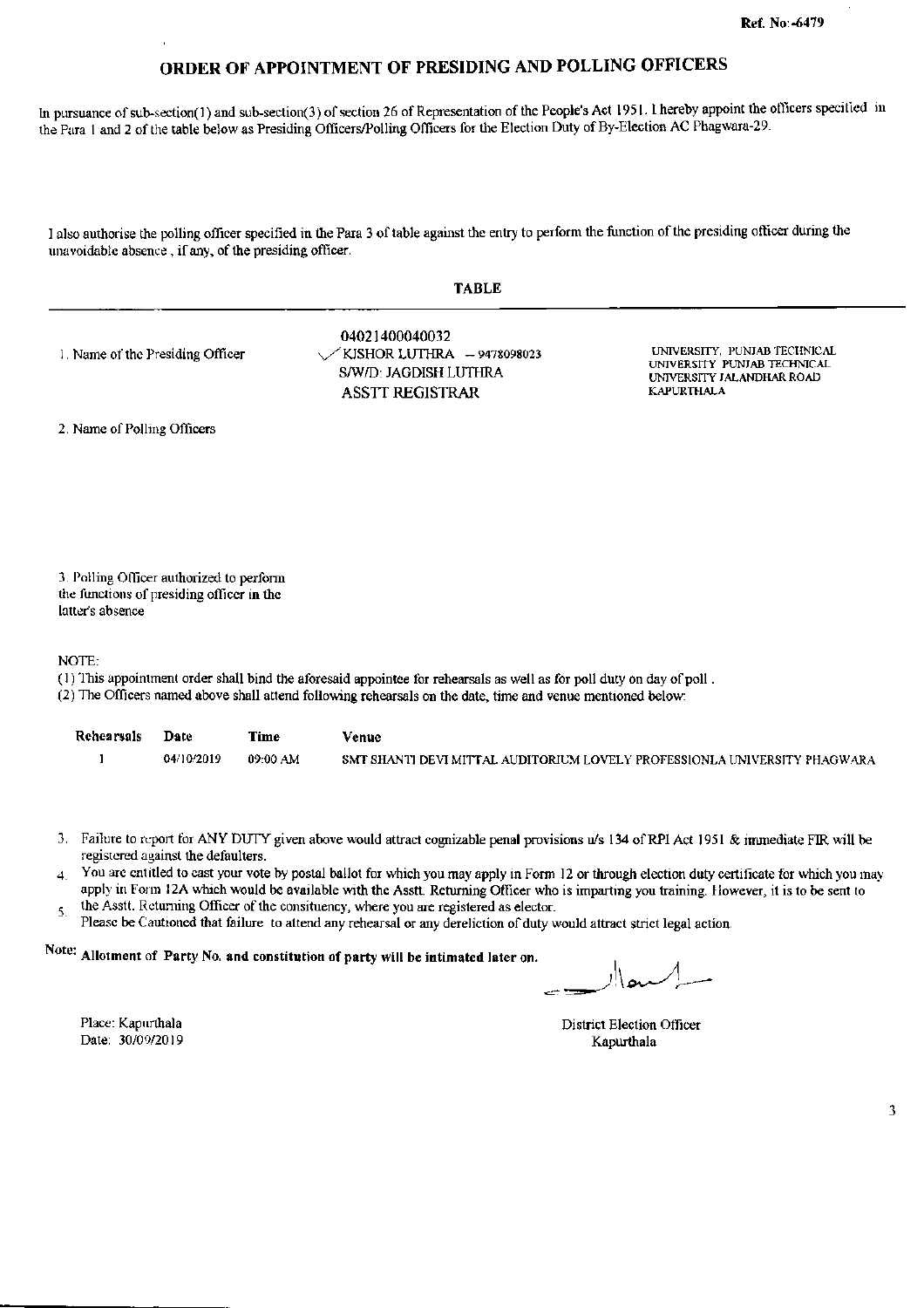In pursuance of sub-section(1) and sub-section(3) of section 26 of Representation of the People's Act 1951. I hereby appoint the officers specified in the Para 1 and 2 of the table below as Presiding Officers/Polling Officers for the Election Duty of By-Election AC Phagwara-29.

I also authorise the polling officer specified in the Para 3 of table against the entry to perform the function of the presiding officer during the unavoidable absence, if any, of the presiding officer.

| 1. Name of the Presiding Officer | 04021400040054<br>$\sqrt{G}$ AGANJOT SINGH - 9478098031<br>S/W/D: GURSHARAN JEET SINGH<br>ASSTT REGISTRAR | UNIVERSITY, PUNJAB TECHNICAL<br>UNIVERSITY PUNJAB TECHNICAL<br>UNIVERSITY JALANDHAR ROAD<br>KAPURTHALA |
|----------------------------------|-----------------------------------------------------------------------------------------------------------|--------------------------------------------------------------------------------------------------------|
|----------------------------------|-----------------------------------------------------------------------------------------------------------|--------------------------------------------------------------------------------------------------------|

2. Name of Polling Officers

3. Polling Officer authorized to perform the functions of presiding officer in the latter's absence

NOTE:

- (1) This appointment order shall bind the aforesaid appointee for rehearsals as well as for poll duty on day of poll.
- (2) The Officers named above shall attend following rehearsals on the date, time and venue mentioned below:

| <b>Rehearsals</b> | Date       | Time     | Venue                                                                     |
|-------------------|------------|----------|---------------------------------------------------------------------------|
|                   | 04/10/2019 | 09:00 AM | SMT SHANTI DEVI MITTAL AUDITORIUM LOVELY PROFESSIONLA UNIVERSITY PHAGWARA |

- 3. Failure to report for ANY DUTY given above would attract cognizable penal provisions u/s 134 of RPI Act 1951 & immediate FIR will be registered against the defaulters.
- 4. You are entitled to cast your vote by postal ballot for which you may apply in Form 12 or through election duty certificate for which you may apply in Form 12A which would be available with the Asstt. Returning Officer who is imparting you training. However, it is to be sent to
- the Asstt. Returning Officer of the consituency, where you are registered as elector. 5.
- Please be Cautioned that failure to attend any rehearsal or any dereliction of duty would attract strict legal action.

Note: Allotment of Party No. and constitution of party will be intimated later on.

م\ار

**District Election Officer** Kapurthala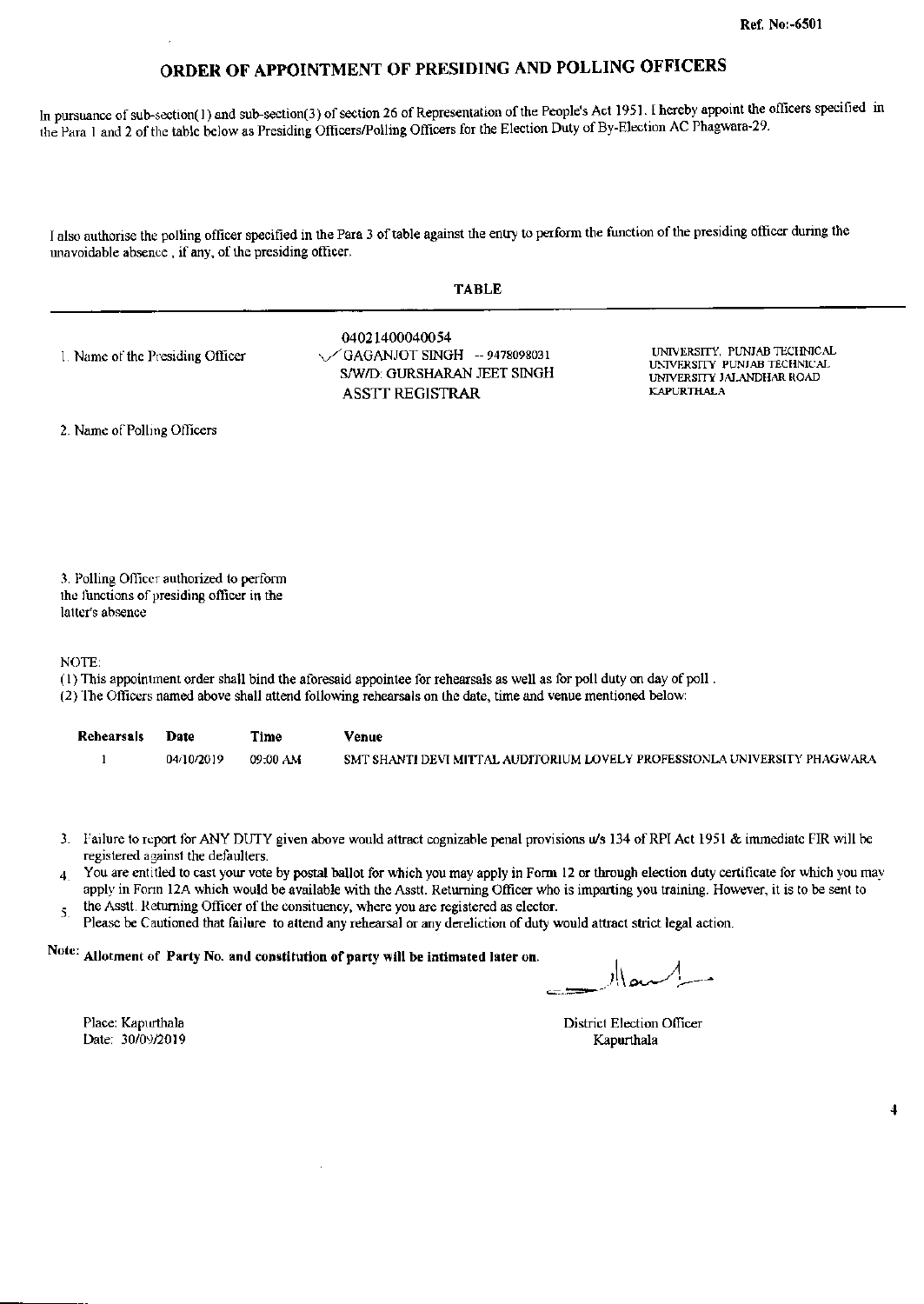In pursuance of sub-section(1) and sub-section(3) of section 26 of Representation of the People's Act 1951. I hereby appoint the officers specified in the Para 1 and 2 of the table below as Presiding Officers/Polling Officers for the Election Duty of By-Election AC Phagwara-29.

I also authorise the polling officer specified in the Para 3 of table against the entry to perform the function of the presiding officer during the unavoidable absence, if any, of the presiding officer.

**TABLE** 

2. Name of Polling Officers

3. Polling Officer authorized to perform the functions of presiding officer in the latter's absence

NOTE:

(1) This appointment order shall bind the aforesaid appointee for rehearsals as well as for poll duty on day of poll.

(2) The Officers named above shall attend following rehearsals on the date, time and venue mentioned below:

| <b>Rehearsals</b> | Date       | Time     | Venue                                                                     |
|-------------------|------------|----------|---------------------------------------------------------------------------|
|                   | 04/10/2019 | 09:00 AM | SMT SHANTI DEVI MITTAL AUDITORIUM LOVELY PROFESSIONLA UNIVERSITY PHAGWARA |

- 3. Failure to report for ANY DUTY given above would attract cognizable penal provisions u/s 134 of RPI Act 1951 & immediate FIR will be registered against the defaulters.
- 4. You are entitled to east your vote by postal ballot for which you may apply in Form 12 or through election duty certificate for which you may apply in Form 12A which would be available with the Asstt. Returning Officer who is imparting you training. However, it is to be sent to
- the Assit. Returning Officer of the consituency, where you are registered as elector. 5.
- Please be Cautioned that failure to attend any rehearsal or any dereliction of duty would attract strict legal action.

Note: Allotment of Party No. and constitution of party will be intimated later on.

سماار

**District Election Officer** Kapurthala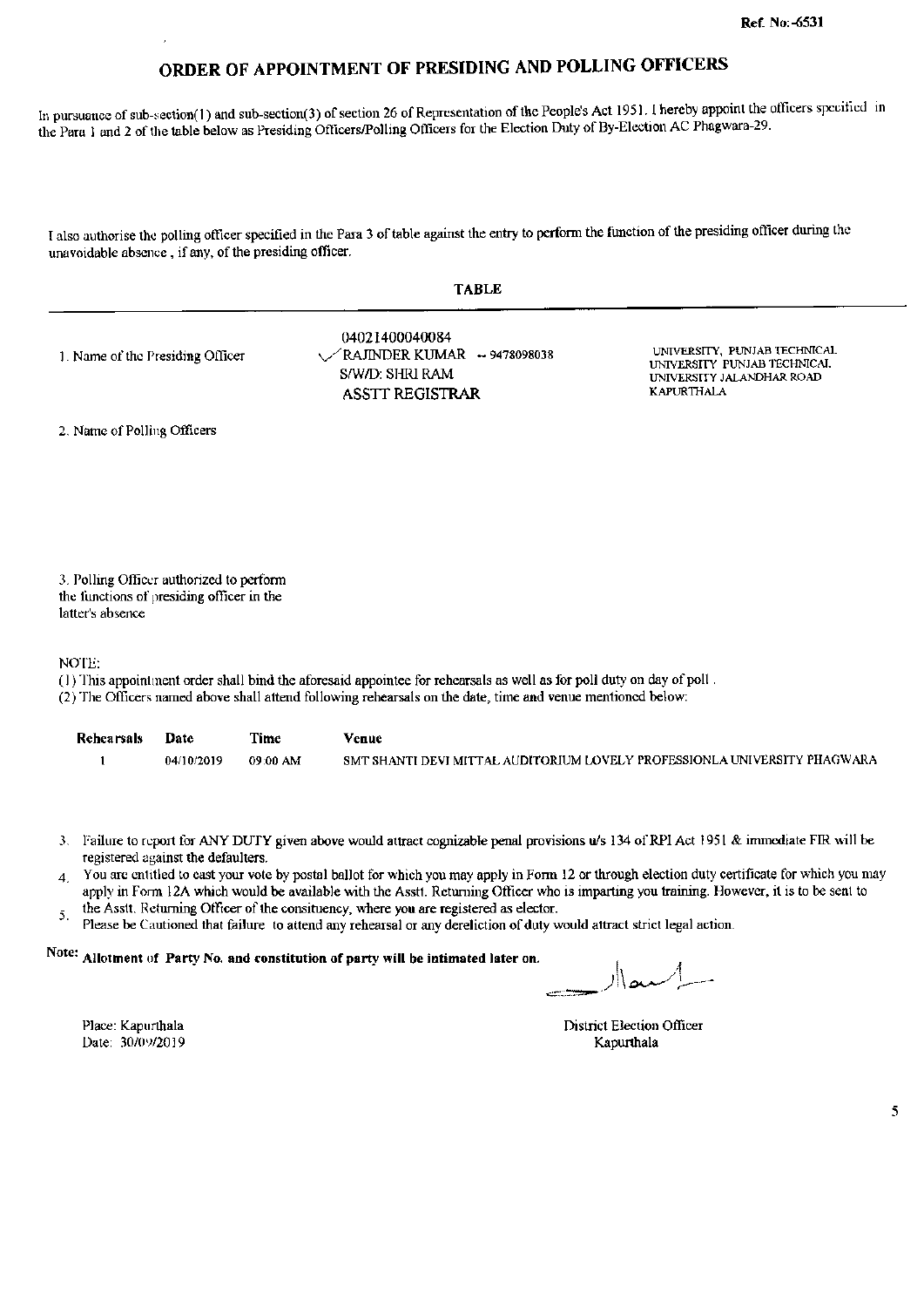In pursuance of sub-section(1) and sub-section(3) of section 26 of Representation of the People's Act 1951. I hereby appoint the officers specified in the Para 1 and 2 of the table below as Presiding Officers/Polling Officers for the Election Duty of By-Election AC Phagwara-29.

I also authorise the polling officer specified in the Para 3 of table against the entry to perform the function of the presiding officer during the unavoidable absence, if any, of the presiding officer.

| × |
|---|
|---|

| 1. Name of the Presiding Officer | 04021400040107<br>$\sqrt{\phantom{0}}$ DEEPAK SIDANA -- 9478098043<br>S/W/D: BALRAJ SIDANA<br>PROGRAMMAR | UNIVERSITY. PUNJAB TECHNICAL<br>UNIVERSITY PUNJAB TECHNICAL<br>UNIVERSITY JALANDHAR ROAD-<br>KAPURTHALA |
|----------------------------------|----------------------------------------------------------------------------------------------------------|---------------------------------------------------------------------------------------------------------|
|----------------------------------|----------------------------------------------------------------------------------------------------------|---------------------------------------------------------------------------------------------------------|

2. Name of Polling Officers

3. Polling Officer authorized to perform the functions of presiding officer in the latter's absence

NOTE:

- (1) This appointment order shall bind the aforesaid appointee for rehearsals as well as for poll duty on day of poll.
- (2) The Officers named above shall attend following rehearsals on the date, time and venue mentioned below:

| <b>Rehearsals</b> | Date       | Time     | Venue                                                                     |
|-------------------|------------|----------|---------------------------------------------------------------------------|
|                   | 04/10/2019 | 09:00 AM | SMT SHANTI DEVI MITTAL AUDITORIUM LOVELY PROFESSIONLA UNIVERSITY PHAGWARA |

- 3. Failure to report for ANY DUTY given above would attract cognizable penal provisions u/s 134 of RPI Act 1951 & immediate FIR will be registered against the defaulters.
- You are entitled to cast your vote by postal ballot for which you may apply in Form 12 or through election duty certificate for which you may  $\boldsymbol{4}$ . apply in Form 12A which would be available with the Asstt. Returning Officer who is imparting you training. However, it is to be sent to
- the Asstt. Returning Officer of the consituency, where you are registered as elector. 5.
- Please be Cautioned that failure to attend any rehearsal or any dereliction of duty would attract strict legal action.

# Note: Allotment of Party No. and constitution of party will be intimated later on.

ı۱

District Election Officer Kapurthala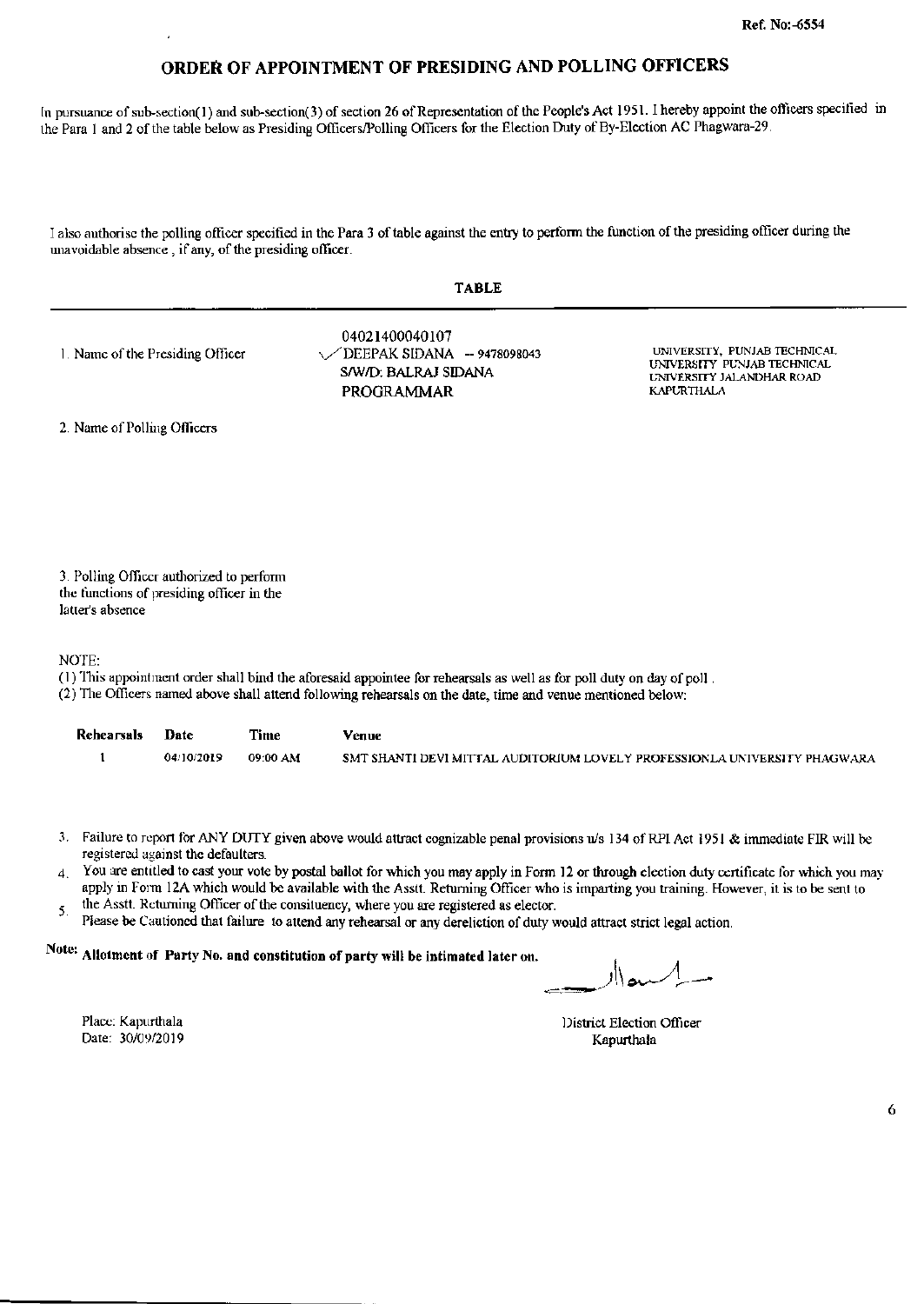In pursuance of sub-section(1) and sub-section(3) of section 26 of Representation of the People's Act 1951. I hereby appoint the officers specified in the Para 1 and 2 of the table below as Presiding Officers/Polling Officers for the Election Duty of By-Election AC Phagwara-29.

I also authorise the polling officer specified in the Para 3 of table against the entry to perform the function of the presiding officer during the unavoidable absence, if any, of the presiding officer.

| <b>TABLE</b>                     |                                                                                                            |                                                                                                               |  |  |
|----------------------------------|------------------------------------------------------------------------------------------------------------|---------------------------------------------------------------------------------------------------------------|--|--|
| 1. Name of the Presiding Officer | 04021400040117<br>$\sqrt{\text{ASHISH SHARMA}}$ - 9478098052<br>S/W/D: RAJINDER KUMAR SHARMA<br>PROGRAMMAR | UNIVERSITY. PUNJAB TECHNICAL<br>UNIVERSITY PUNJAB TECHNICAL<br>UNIVERSITY JALANDHAR ROAD<br><b>KAPURTHALA</b> |  |  |
| 2. Name of Polling Officers      |                                                                                                            |                                                                                                               |  |  |
|                                  |                                                                                                            |                                                                                                               |  |  |
|                                  |                                                                                                            |                                                                                                               |  |  |
|                                  |                                                                                                            |                                                                                                               |  |  |

3. Polling Officer authorized to perform the functions of presiding officer in the latter's absence

NOTE:

- (1) This appointment order shall bind the aforesaid appointee for rehearsals as well as for poll duty on day of poll.
- (2) The Officers named above shall attend following rehearsals on the date, time and venue mentioned below:

| Rehearsals Date |            | Time     | Venue                                                                     |
|-----------------|------------|----------|---------------------------------------------------------------------------|
|                 | 04/10/2019 | 09:00 AM | SMT SHANTI DEVI MITTAL AUDITORIUM LOVELY PROFESSIONLA UNIVERSITY PHAGWARA |

- 3. Failure to report for ANY DUTY given above would attract cognizable penal provisions u/s 134 of RPI Act 1951 & immediate FIR will be registered against the defaulters.
- 4. You are entitled to cast your vote by postal ballot for which you may apply in Form 12 or through election duty certificate for which you may apply in Form 12A which would be available with the Asstt. Returning Officer who is imparting you training. However, it is to be sent to
- the Asstt. Returning Officer of the consituency, where you are registered as elector. 5.
- Please be Cautioned that failure to attend any rehearsal or any dereliction of duty would attract strict legal action.

# Note: Allotment of Party No. and constitution of party will be intimated later on.

پر اار

Place: Kapurthala Date: 30/09/2019

**District Election Officer** Kapurthala

 $\overline{7}$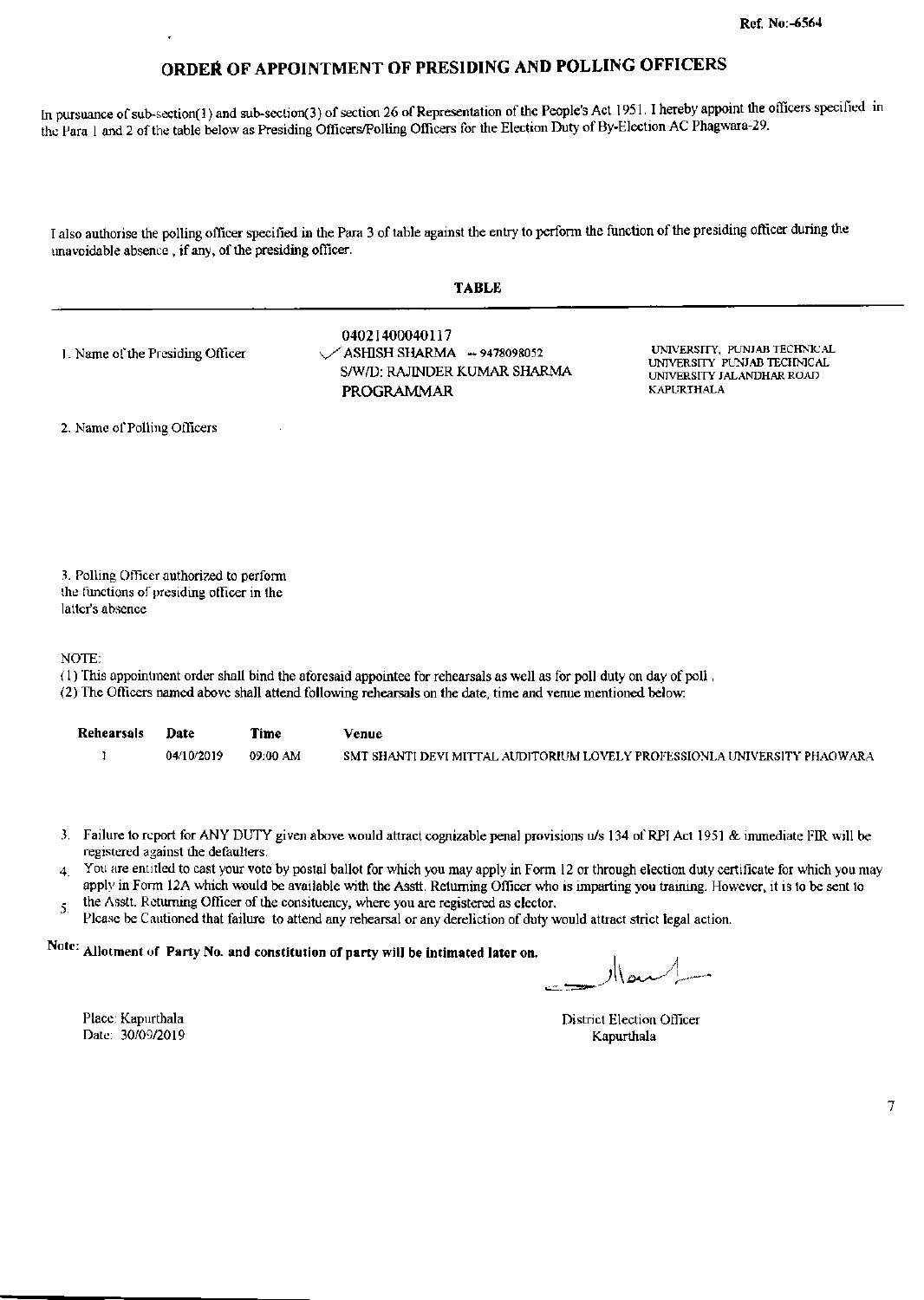In pursuance of sub-section(1) and sub-section(3) of section 26 of Representation of the People's Act 1951. I hereby appoint the officers specified in the Para 1 and 2 of the table below as Presiding Officers/Polling Officers for the Election Duty of By-Election AC Phagwara-29.

I also authorise the polling officer specified in the Para 3 of table against the entry to perform the function of the presiding officer during the unavoidable absence, if any, of the presiding officer.

| __ | -- |
|----|----|
|----|----|

| 1. Name of the Presiding Officer | 04021400040182<br>$\sqrt{\text{SATVIR SINGH}}$ - 8427680001<br>S/W/D: MOHINDER SINGH<br>ASSOC PROF | UNIVERSITY, PUNJAB TECHNICAL<br>UNIVERSITY PUNJAB TECHNICAL<br>UNIVERSITY JALANDHAR ROAD<br>KAPURTHALA |
|----------------------------------|----------------------------------------------------------------------------------------------------|--------------------------------------------------------------------------------------------------------|
|----------------------------------|----------------------------------------------------------------------------------------------------|--------------------------------------------------------------------------------------------------------|

2. Name of Polling Officers

3. Polling Officer authorized to perform the functions of presiding officer in the latter's absence

NOTE:

- (1) This appointment order shall bind the aforesaid appointee for rehearsals as well as for poll duty on day of poll.
- (2) The Officers named above shall attend following rehearsals on the date, time and venue mentioned below:

| Rehearsals | Date       | Time     | Venue                                                                     |
|------------|------------|----------|---------------------------------------------------------------------------|
|            | 04/10/2019 | 09:00 AM | SMT SHANTI DEVI MITTAL AUDITORIUM LOVELY PROFESSIONLA UNIVERSITY PHAGWARA |

- 3. Failure to report for ANY DUTY given above would attract cognizable penal provisions u/s 134 of RPI Act 1951 & immediate FIR will be registered against the defaulters.
- You are entitled to cast your vote by postal ballot for which you may apply in Form 12 or through election duty certificate for which you may  $\overline{4}$ . apply in Form 12A which would be available with the Asstt. Returning Officer who is imparting you training. However, it is to be sent to
- the Asstt. Returning Officer of the consituency, where you are registered as elector. 5.
- Please be Cautioned that failure to attend any rehearsal or any dereliction of duty would attract strict legal action.

Note: Allotment of Party No. and constitution of party will be intimated later on.

 $\frac{1}{2}$ 

Place: Kapurthala Date: 30/09/2019 District Election Officer Kapurthala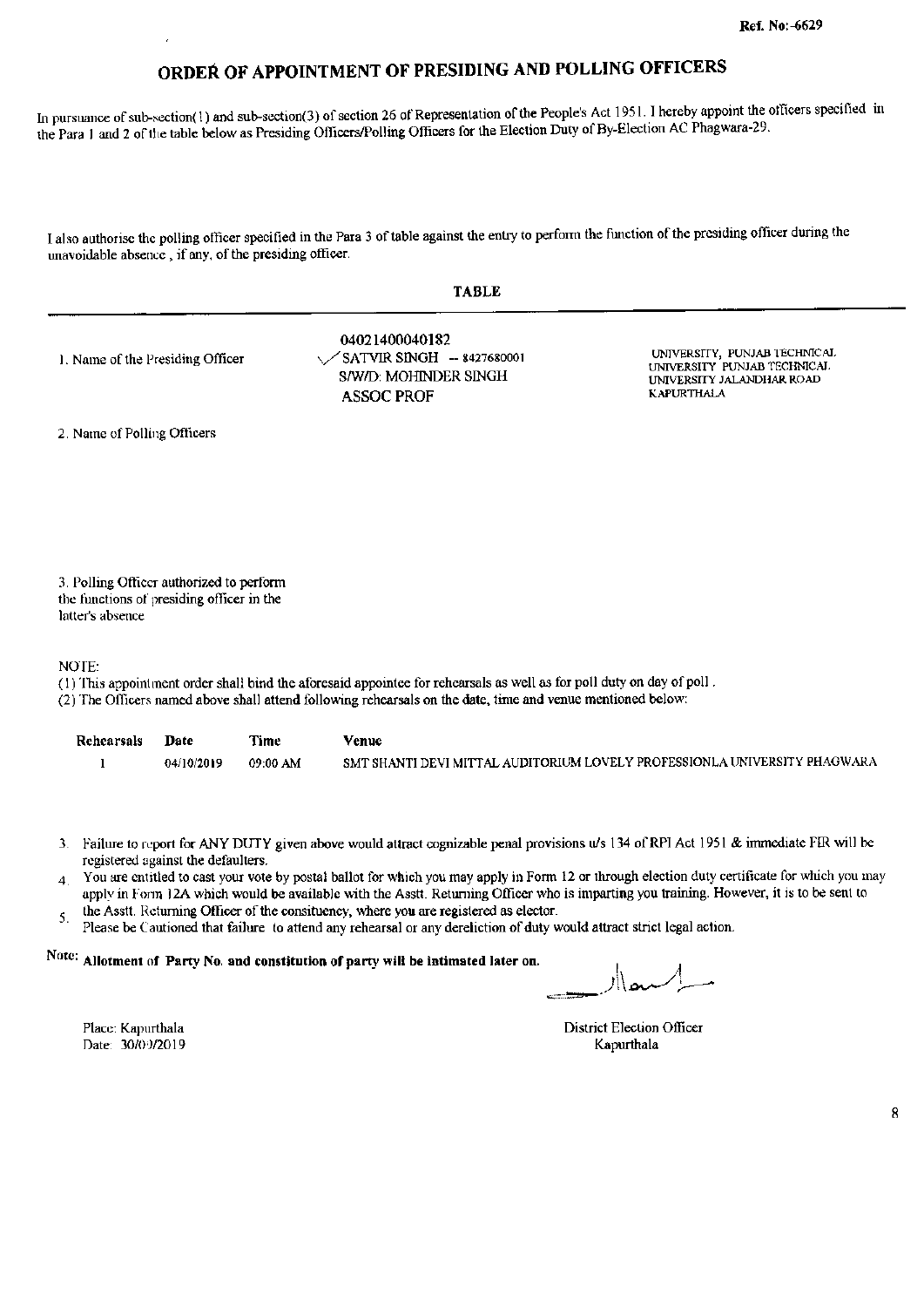In pursuance of sub-section(1) and sub-section(3) of section 26 of Representation of the People's Act 1951. I hereby appoint the officers specified in the Para 1 and 2 of the table below as Presiding Officers/Polling Officers for the Election Duty of By-Election AC Phagwara-29.

I also authorise the polling officer specified in the Para 3 of table against the entry to perform the function of the presiding officer during the unavoidable absence, if any, of the presiding officer.

| 1. Name of the Presiding Officer | 04021400040199<br>$\sqrt{14}$ TARUN KANODIA - 7087364656<br>S/W/D: RAJINDERA PRASAD<br>PROGRAMMAR | UNIVERSITY, PUNJAB TECHNICAL<br>UNIVERSITY PUNJAB TECHNICAL<br><b>UNIVERSITY JALANDHAR ROAD</b><br><b>KAPURTHALA</b> |
|----------------------------------|---------------------------------------------------------------------------------------------------|----------------------------------------------------------------------------------------------------------------------|
|----------------------------------|---------------------------------------------------------------------------------------------------|----------------------------------------------------------------------------------------------------------------------|

2. Name of Polling Officers

3. Polling Officer authorized to perform the functions of presiding officer in the latter's absence

NOTE:

- (1) This appointment order shall bind the aforesaid appointee for rehearsals as well as for poll duty on day of poll.
- (2) The Officers named above shall attend following rehearsals on the date, time and venue mentioned below:

| Rehearsals | <b>Date</b> | Time     | Venue                                                                     |
|------------|-------------|----------|---------------------------------------------------------------------------|
|            | 04/10/2019  | 09:00 AM | SMT SHANTI DEVI MITTAL AUDITORIUM LOVELY PROFESSIONLA UNIVERSITY PHAGWARA |

- 3. Failure to report for ANY DUTY given above would attract cognizable penal provisions u/s 134 of RPI Act 1951 & immediate FIR will be registered against the defaulters.
- You are entitled to cast your vote by postal ballot for which you may apply in Form 12 or through election duty certificate for which you may  $\overline{4}$ apply in Form 12A which would be available with the Asstt. Returning Officer who is imparting you training. However, it is to be sent to
- the Asstt. Returning Officer of the consituency, where you are registered as elector. 5.
- Please be Cautioned that failure to attend any rehearsal or any dereliction of duty would attract strict legal action.

# Note: Allotment of Party No. and constitution of party will be intimated later on.

Place: Kapurthala Date: 30/09/2019

District Election Officer Kapurthala

9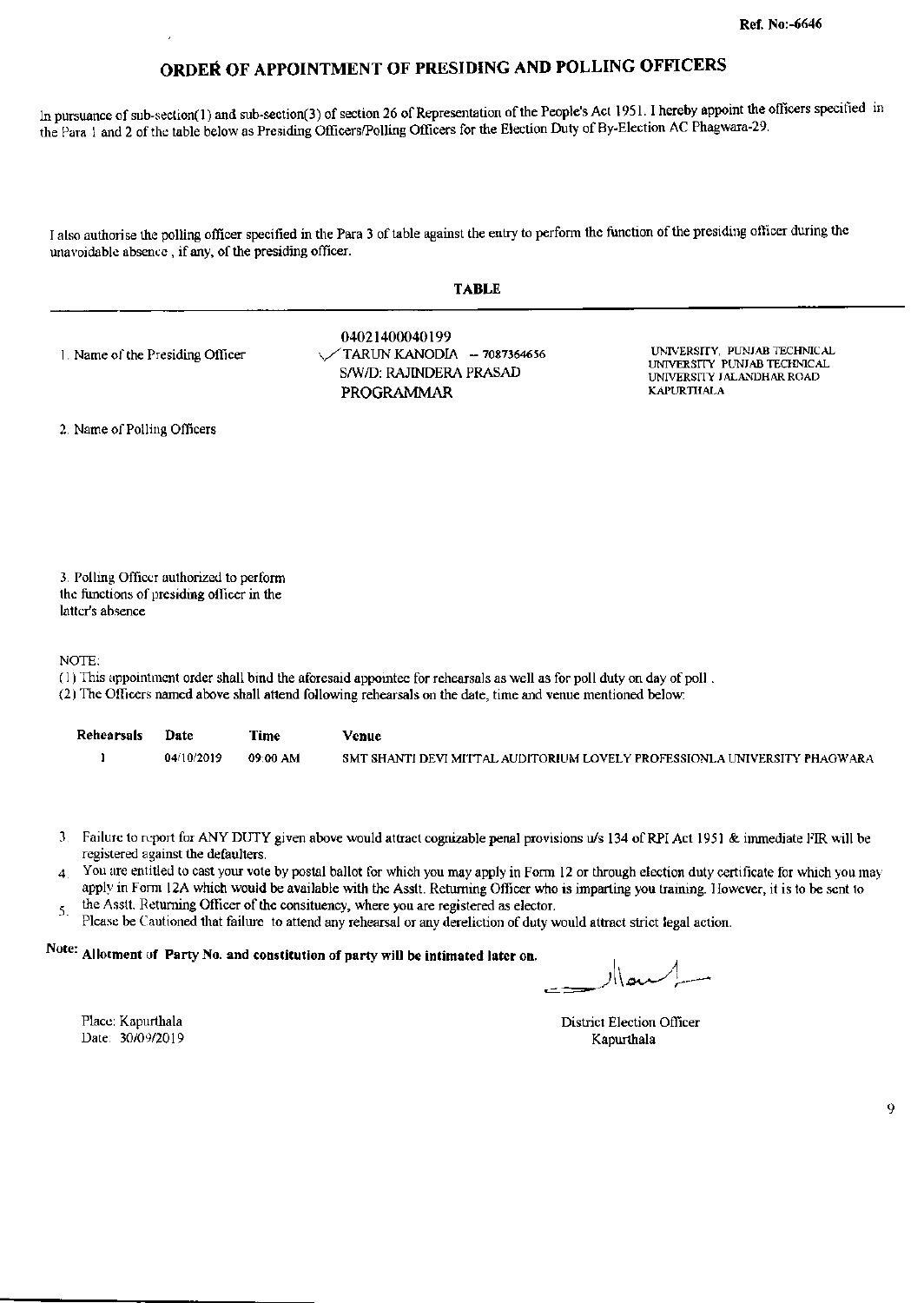In pursuance of sub-section(1) and sub-section(3) of section 26 of Representation of the People's Act 1951. I hereby appoint the officers specified in the Para 1 and 2 of the table below as Presiding Officers/Polling Officers for the Election Duty of By-Election AC Phagwara-29.

I also authorise the polling officer specified in the Para 3 of table against the entry to perform the function of the presiding officer during the unavoidable absence, if any, of the presiding officer.

| 1. Name of the Presiding Officer | 04021400040253<br>$\sqrt{\text{SANDEEP MEHM}}$ - 9478098030<br>S/W/D: LEHMBER RAM<br><b>ASSTT REGISTRAR</b> | UNIVERSITY. PUNJAB TECHNICAL<br>UNIVERSITY PUNJAB TECHNICAL<br>UNIVERSITY JALANDHAR ROAD<br>KAPURTHALA |
|----------------------------------|-------------------------------------------------------------------------------------------------------------|--------------------------------------------------------------------------------------------------------|
|----------------------------------|-------------------------------------------------------------------------------------------------------------|--------------------------------------------------------------------------------------------------------|

2. Name of Polling Officers

3. Polling Officer authorized to perform the functions of presiding officer in the latter's absence

NOTE:

- (1) This appointment order shall bind the aforesaid appointee for rehearsals as well as for poll duty on day of poll.
- (2) The Officers named above shall attend following rehearsals on the date, time and venue mentioned below:

| <b>Rehearsals</b> | Date       | Time     | Venue                                                                     |
|-------------------|------------|----------|---------------------------------------------------------------------------|
|                   | 04/10/2019 | 09:00 AM | SMT SHANTI DEVI MITTAL AUDITORIUM LOVELY PROFESSIONLA UNIVERSITY PHAGWARA |

- 3. Failure to report for ANY DUTY given above would attract cognizable penal provisions u/s 134 of RPI Act 1951 & immediate FIR will be registered against the defaulters.
- You are entitled to cast your vote by postal ballot for which you may apply in Form 12 or through election duty certificate for which you may  $\overline{4}$ . apply in Form 12A which would be available with the Asstt. Returning Officer who is imparting you training. However, it is to be sent to
- the Asstt. Returning Officer of the consituency, where you are registered as elector. 5.
- Please be Cautioned that failure to attend any rehearsal or any dereliction of duty would attract strict legal action.

# Note: Allotment of Party No. and constitution of party will be intimated later on.

ہ اار

Place: Kapurthala Date: 30/09/2019

**District Election Officer** Kapurthala

10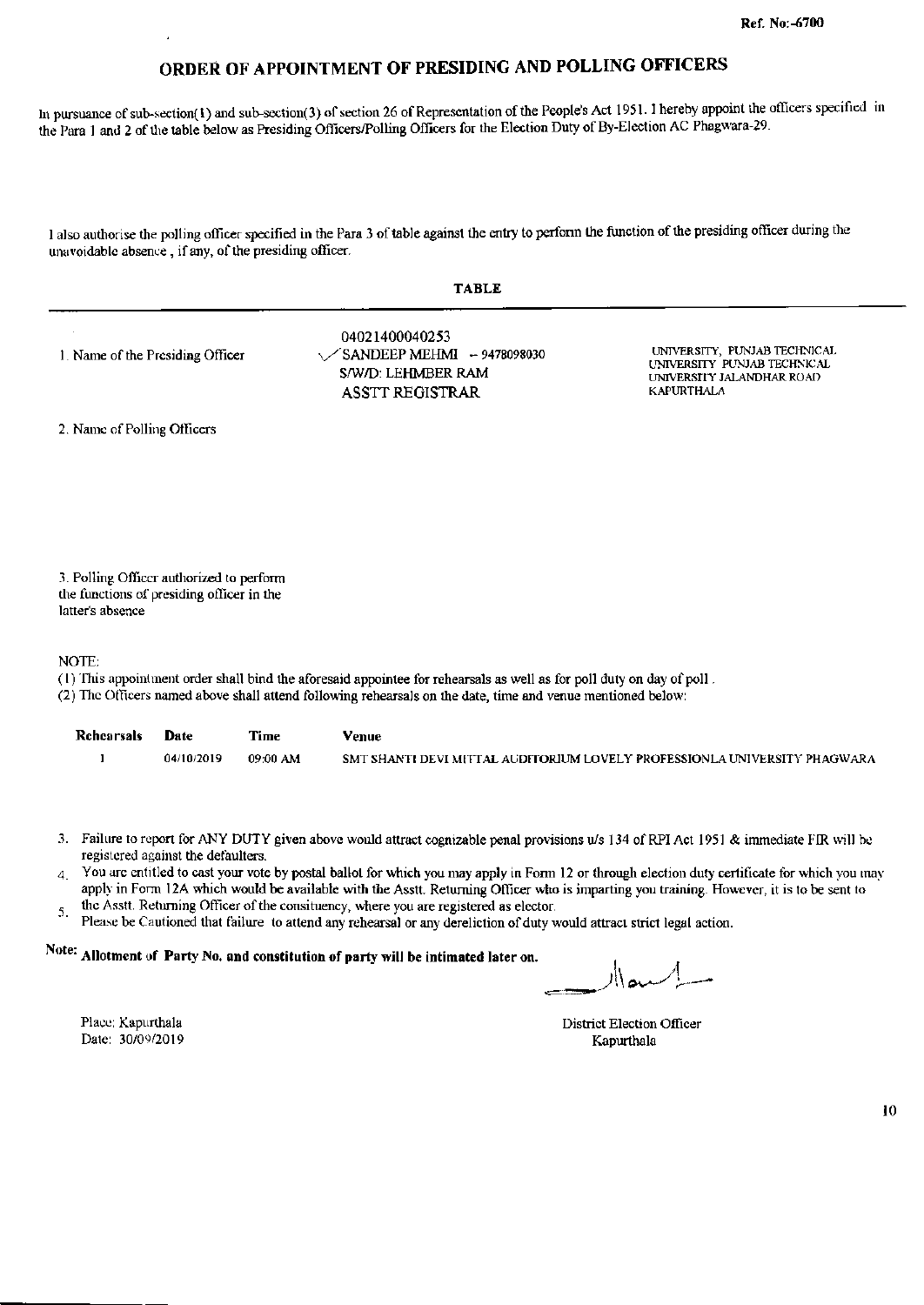In pursuance of sub-section(1) and sub-section(3) of section 26 of Representation of the People's Act 1951. I hereby appoint the officers specified in the Para 1 and 2 of the table below as Presiding Officers/Polling Officers for the Election Duty of By-Election AC Phagwara-29.

I also authorise the polling officer specified in the Para 3 of table against the entry to perform the function of the presiding officer during the unavoidable absence, if any, of the presiding officer.

#### **TABLE**

04021400040260 UNIVERSITY. PUNJAB TECHNICAL 1. Name of the Presiding Officer VIVEK TALWAR -- 9478098034 UNIVERSITY PUNJAB TECHNICAL S/W/D: DHARMVIR TALWAR UNIVERSITY JALANDHAR ROAD **ASSTT REGISTRAR KAPURTHALA** 

2. Name of Polling Officers

3. Polling Officer authorized to perform the functions of presiding officer in the latter's absence

NOTE:

- (1) This appointment order shall bind the aforesaid appointee for rehearsals as well as for poll duty on day of poll.
- (2) The Officers named above shall attend following rehearsals on the date, time and venue mentioned below:

| Rehearsals | Date       | Time     | Venue                                                                     |
|------------|------------|----------|---------------------------------------------------------------------------|
|            | 04/10/2019 | 09:00 AM | SMT SHANTI DEVI MITTAL AUDITORIUM LOVELY PROFESSIONLA UNIVERSITY PHAGWARA |

- 3. Failure to report for ANY DUTY given above would attract cognizable penal provisions u/s 134 of RPI Act 1951 & immediate FIR will be registered against the defaulters.
- You are entitled to cast your vote by postal ballot for which you may apply in Form 12 or through election duty certificate for which you may  $\overline{4}$ apply in Form 12A which would be available with the Asstt. Returning Officer who is imparting you training. However, it is to be sent to
- the Asstt. Returning Officer of the consituency, where you are registered as elector. 5.
- Please be Cautioned that failure to attend any rehearsal or any dereliction of duty would attract strict legal action.

# Note: Allotment of Party No. and constitution of party will be intimated later on.

Place: Kapurthala Date: 30/09/2019

**District Election Officer** Kapurthala

 $\mathbf{11}$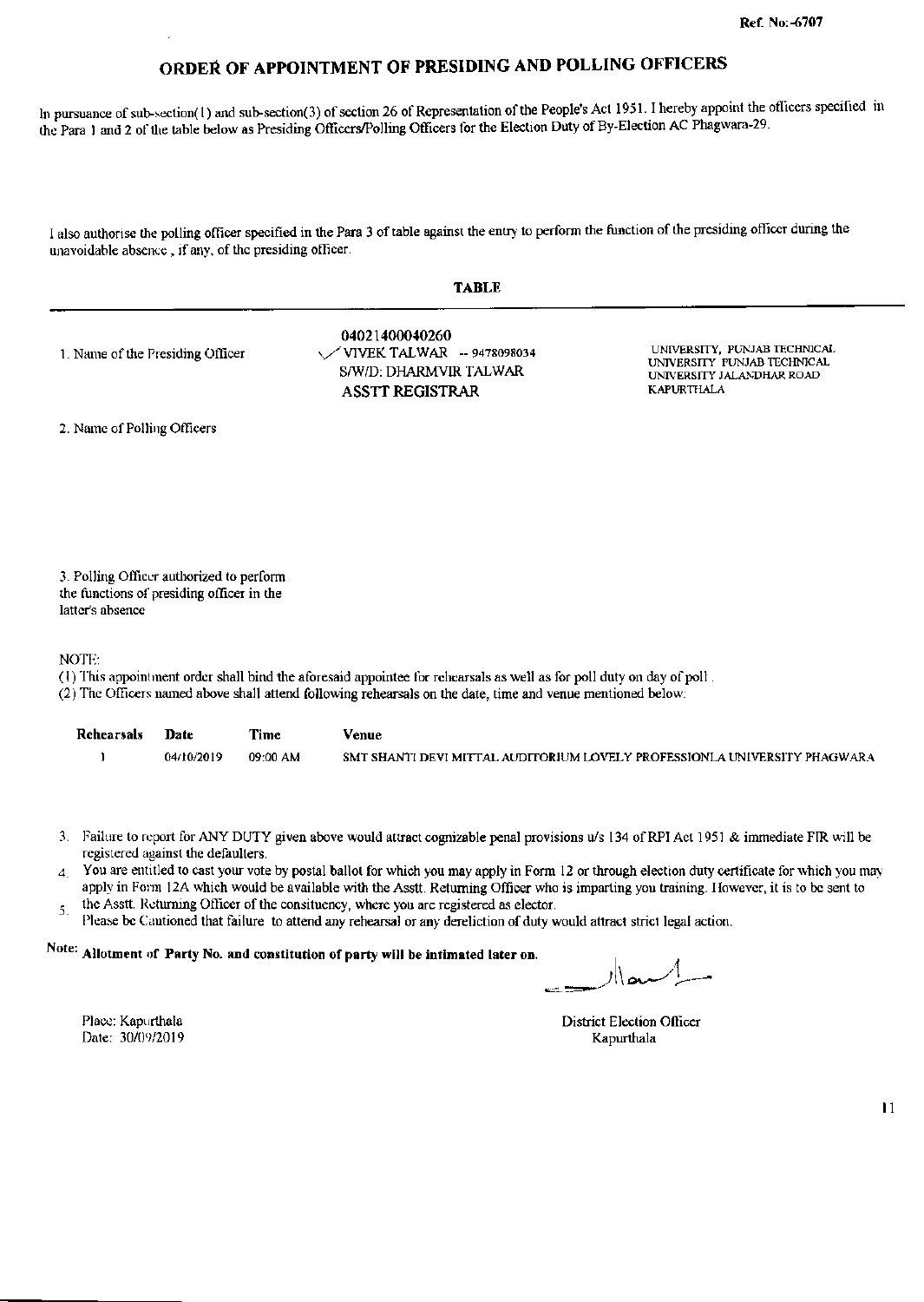In pursuance of sub-section(1) and sub-section(3) of section 26 of Representation of the People's Act 1951. I hereby appoint the officers specified in the Para 1 and 2 of the table below as Presiding Officers/Polling Officers for the Election Duty of By-Election AC Phagwara-29.

I also authorise the polling officer specified in the Para 3 of table against the entry to perform the function of the presiding officer during the unavoidable absence, if any, of the presiding officer.

| 1. Name of the Presiding Officer | 04021400040262<br>$\sqrt{R}$ AMAN KUMAR - 9417392229<br>S/W/D: JAI RAM MAHI<br><b>AST PROF</b> | UNIVERSITY, PUNJAB TECHNICAL<br>UNIVERSITY PUNJAB TECHNICAL<br>UNIVERSITY JALANDHAR ROAD<br><b>KAPURTHALA</b> |
|----------------------------------|------------------------------------------------------------------------------------------------|---------------------------------------------------------------------------------------------------------------|
|----------------------------------|------------------------------------------------------------------------------------------------|---------------------------------------------------------------------------------------------------------------|

**TABLE** 

2. Name of Polling Officers

3. Polling Officer authorized to perform the functions of presiding officer in the latter's absence

NOTE:

- (1) This appointment order shall bind the aforesaid appointee for rehearsals as well as for poll duty on day of poll.
- (2) The Officers named above shall attend following rehearsals on the date, time and venue mentioned below:

| Rehearsals | Date       | Time     | Venue                                                                     |
|------------|------------|----------|---------------------------------------------------------------------------|
|            | 04/10/2019 | 09:00 AM | SMT SHANTI DEVI MITTAL AUDITORIUM LOVELY PROFESSIONLA UNIVERSITY PHAGWARA |

- 3. Failure to report for ANY DUTY given above would attract cognizable penal provisions u/s 134 of RPI Act 1951 & immediate FIR will be registered against the defaulters.
- You are entitled to cast your vote by postal ballot for which you may apply in Form 12 or through election duty certificate for which you may  $\overline{4}$ apply in Form 12A which would be available with the Assti. Returning Officer who is imparting you training. However, it is to be sent to the Asstt. Returning Officer of the consituency, where you are registered as elector.
- 5
- Please be Cautioned that failure to attend any rehearsal or any dereliction of duty would attract strict legal action.

# Note: Allotment of Party No. and constitution of party will be intimated later on.

حيم ال

District Election Officer Kapurthala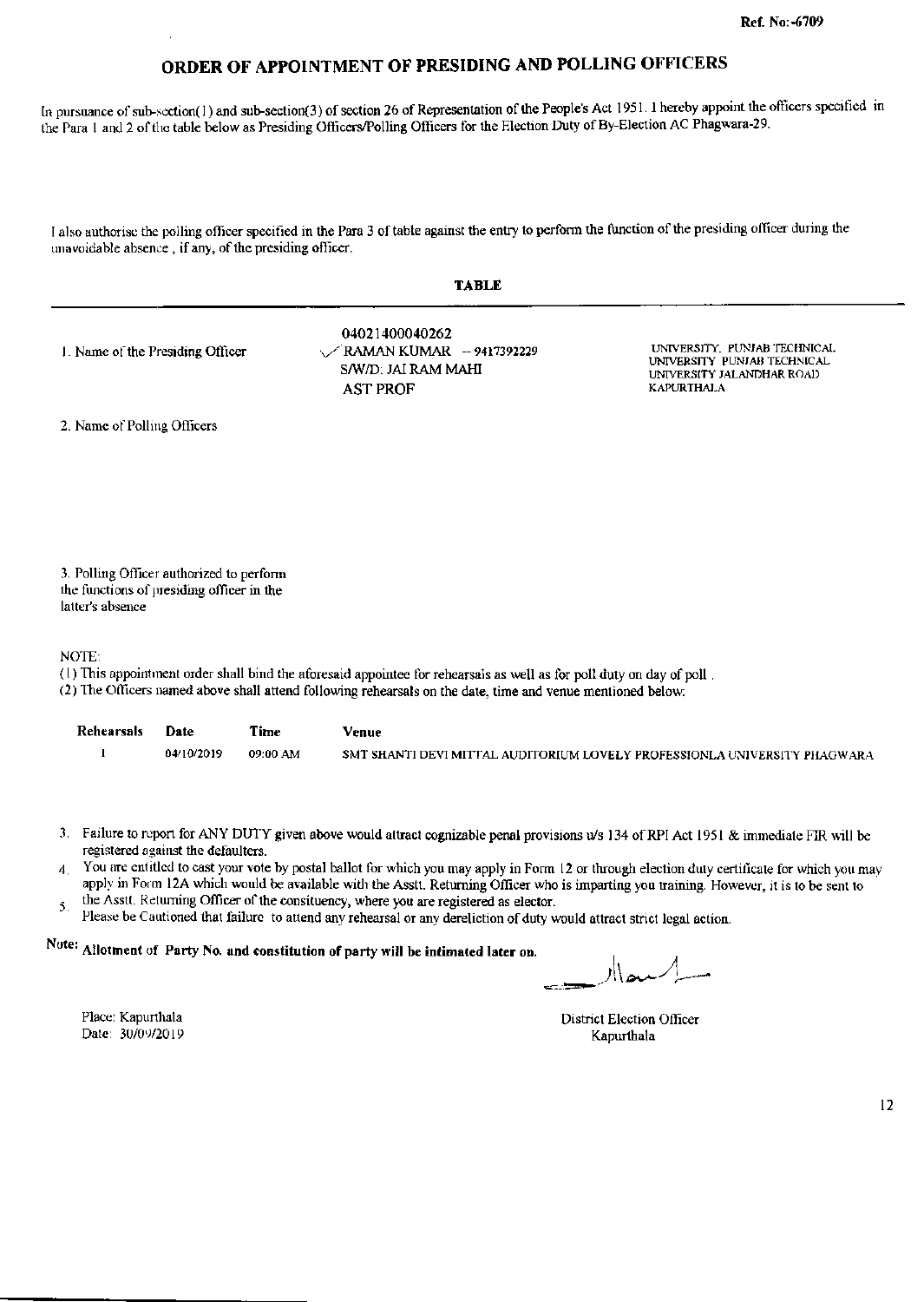In pursuance of sub-section(1) and sub-section(3) of section 26 of Representation of the People's Act 1951. I hereby appoint the officers specified in the Para 1 and 2 of the table below as Presiding Officers/Polling Officers for the Election Duty of By-Election AC Phagwara-29.

I also authorise the polling officer specified in the Para 3 of table against the entry to perform the function of the presiding officer during the unavoidable absence, if any, of the presiding officer.

|                                  | <b>TABLE</b>                                                                                           |                                                                                                                |
|----------------------------------|--------------------------------------------------------------------------------------------------------|----------------------------------------------------------------------------------------------------------------|
| 1. Name of the Presiding Officer | 04021400040288<br>$\sqrt{GAVRAV}$ BHARGAVA - 9478098058<br>S/W/D: HIRA LAL BHARGAVA<br><b>AST PROF</b> | UNIVERSITY, PUNJAB TECHNICAL.<br>UNIVERSITY PUNJAB TECHNICAL<br>UNIVERSITY JALANDHAR ROAD<br><b>KAPURTHALA</b> |
| 2. Name of Polling Officers      |                                                                                                        |                                                                                                                |

3. Polling Officer authorized to perform the functions of presiding officer in the latter's absence

NOTE:

- (1) This appointment order shall bind the aforesaid appointee for rehearsals as well as for poll duty on day of poll.
- (2) The Officers named above shall attend following rehearsals on the date, time and venue mentioned below:

| Rehearsals | <b>Date</b> | Time     | Venue                                                                     |
|------------|-------------|----------|---------------------------------------------------------------------------|
|            | 04/10/2019  | 09:00 AM | SMT SHANTI DEVI MITTAL AUDITORIUM LOVELY PROFESSIONLA UNIVERSITY PHAGWARA |

- 3. Failure to report for ANY DUTY given above would attract cognizable penal provisions u/s 134 of RPI Act 1951 & immediate FIR will be registered against the defaulters.
- You are entitled to cast your vote by postal ballot for which you may apply in Form 12 or through election duty certificate for which you may  $\overline{4}$ . apply in Form 12A which would be available with the Asstt. Returning Officer who is imparting you training. However, it is to be sent to
- the Asstt. Returning Officer of the consituency, where you are registered as elector. 5.
- Please be Cautioned that failure to attend any rehearsal or any dereliction of duty would attract strict legal action.

# Note: Allotment of Party No. and constitution of party will be intimated later on.

سماار

**District Election Officer** Kapurthala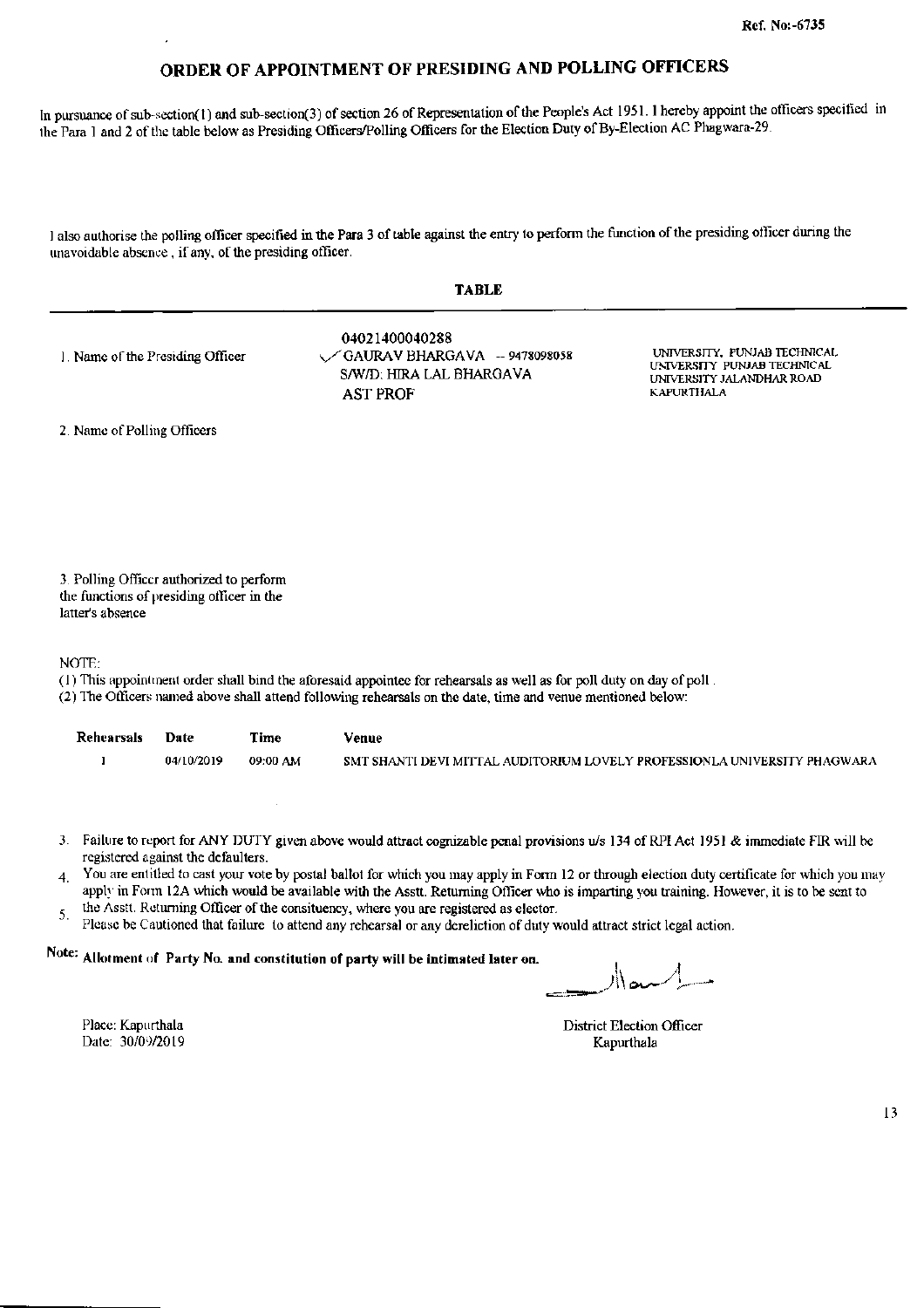In pursuance of sub-section(1) and sub-section(3) of section 26 of Representation of the People's Act 1951. I hereby appoint the officers specified in the Para 1 and 2 of the table below as Presiding Officers/Polling Officers for the Election Duty of By-Election AC Phagwara-29.

I also authorise the polling officer specified in the Para 3 of table against the entry to perform the function of the presiding officer during the unavoidable absence, if any, of the presiding officer.

**TABLE** 

| 1. Name of the Presiding Officer | 04021400040301<br>$\sqrt{\}$ BARINDERJIT SINGH - 9478098069<br>S/W/D: KEWAL SINGH<br><b>AST PROF</b> | UNIVERSITY, PUNJAB TECHNICAL<br>UNIVERSITY PUNJAB TECHNICAL<br>UNIVERSITY JALANDHAR ROAD<br><b>KAPURTHALA</b> |
|----------------------------------|------------------------------------------------------------------------------------------------------|---------------------------------------------------------------------------------------------------------------|
|                                  |                                                                                                      |                                                                                                               |

2. Name of Polling Officers

3. Polling Officer authorized to perform the functions of presiding officer in the latter's absence

NOTE:

- (1) This appointment order shall bind the aforesaid appointee for rehearsals as well as for poll duty on day of poll.
- (2) The Officers named above shall attend following rehearsals on the date, time and venue mentioned below:

| <b>Rehearsals</b> | Date       | Time     | Venue                                                                     |
|-------------------|------------|----------|---------------------------------------------------------------------------|
|                   | 04/10/2019 | 09:00 AM | SMT SHANTI DEVI MITTAL AUDITORIUM LOVELY PROFESSIONLA UNIVERSITY PHAGWARA |

- 3. Failure to report for ANY DUTY given above would attract cognizable penal provisions u/s 134 of RPI Act 1951 & immediate FIR will be registered against the defaulters.
- You are entitled to cast your vote by postal ballot for which you may apply in Form 12 or through election duty certificate for which you may  $\overline{4}$ apply in Form 12A which would be available with the Asstt. Returning Officer who is imparting you training. However, it is to be sent to
- the Asstt. Returning Officer of the consituency, where you are registered as elector. 5.
- Please be Cautioned that failure to attend any rehearsal or any dereliction of duty would attract strict legal action.

# Note: Allotment of Party No. and constitution of party will be intimated later on.

ے \ار

Place: Kapurthala Date: 30/09/2019

District Election Officer Kapurthala

 $14$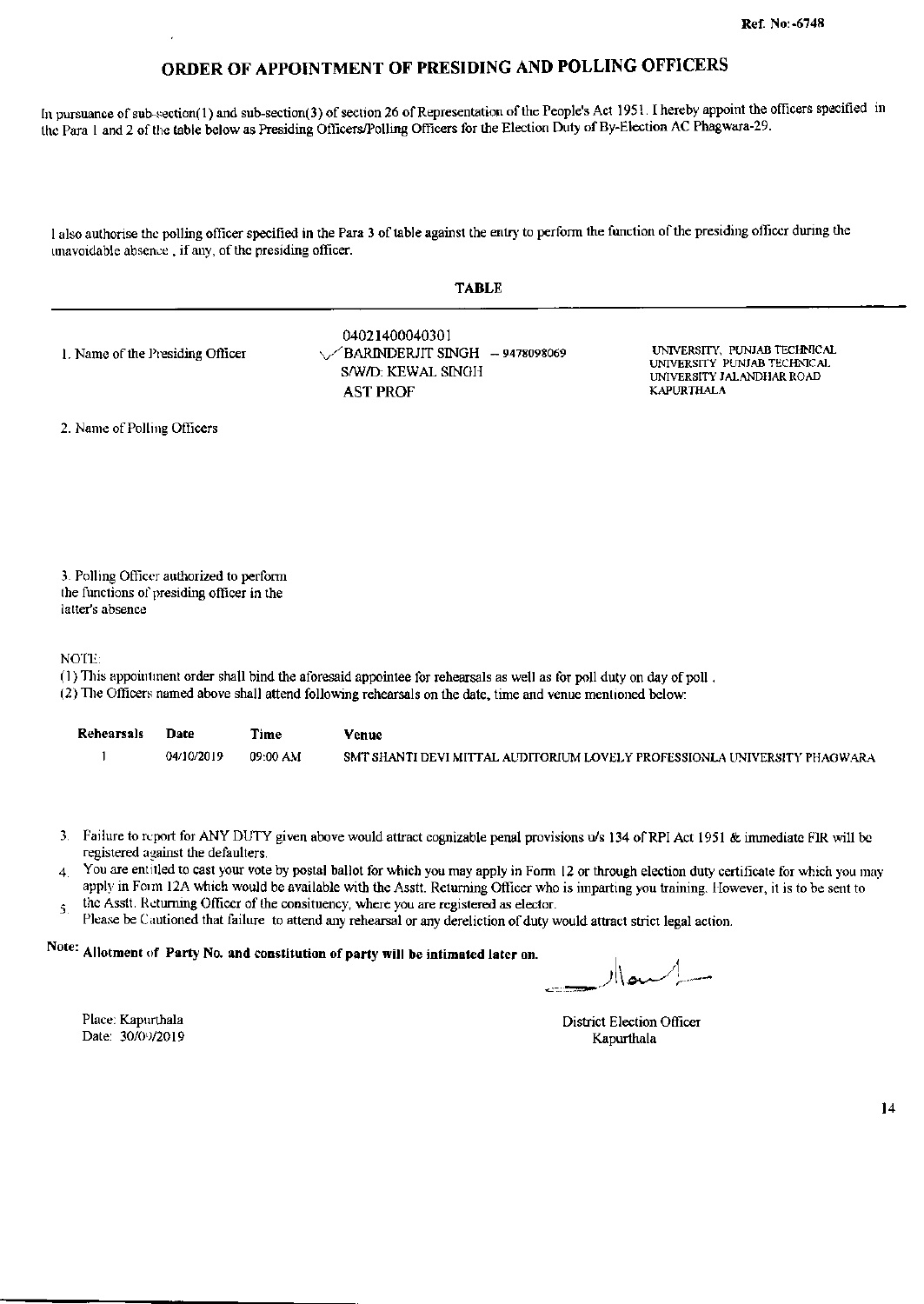In pursuance of sub-section(1) and sub-section(3) of section 26 of Representation of the People's Act 1951. I hereby appoint the officers specified in the Para 1 and 2 of the table below as Presiding Officers/Polling Officers for the Election Duty of By-Election AC Phagwara-29.

I also authorise the polling officer specified in the Para 3 of table against the entry to perform the function of the presiding officer during the unavoidable absence, if any, of the presiding officer.

04021400040304 UNIVERSITY, PUNJAB TECINICAL  $\angle$ JAGMEET SINGH - 9478098071 1. Name of the Presiding Officer UNIVERSITY PUNJAB TECHNICAL S/W/D: BALDEV KRISHAN UNIVERSITY JALANDHAR ROAD **KAPURTHALA AST PROF** 

2. Name of Polling Officers

3. Polling Officer authorized to perform the functions of presiding officer in the latter's absence

NOTE:

- (1) This appointment order shall bind the aforesaid appointee for rehearsals as well as for poll duty on day of poll.
- (2) The Officers named above shall attend following rehearsals on the date, time and venue mentioned below:

| <b>Rehearsals</b> | Date       | Time     | Venue                                                                     |
|-------------------|------------|----------|---------------------------------------------------------------------------|
|                   | 04/10/2019 | 09:00 AM | SMT SHANTI DEVI MITTAL AUDITORIUM LOVELY PROFESSIONLA UNIVERSITY PHAGWARA |

- 3. Failure to report for ANY DUTY given above would attract cognizable penal provisions u/s 134 of RPI Act 1951 & immediate FIR will be registered against the defaulters.
- 4 You are entitled to cast your vote by postal ballot for which you may apply in Form 12 or through election duty certificate for which you may apply in Form 12A which would be available with the Asstt. Returning Officer who is imparting you training. However, it is to be sent to
- the Asstt. Returning Officer of the consituency, where you are registered as elector. 5.
- Please be Cautioned that failure to attend any rehearsal or any dereliction of duty would attract strict legal action.

Note: Allotment of Party No. and constitution of party will be intimated later on.

معاار

**District Election Officer** Kapurthala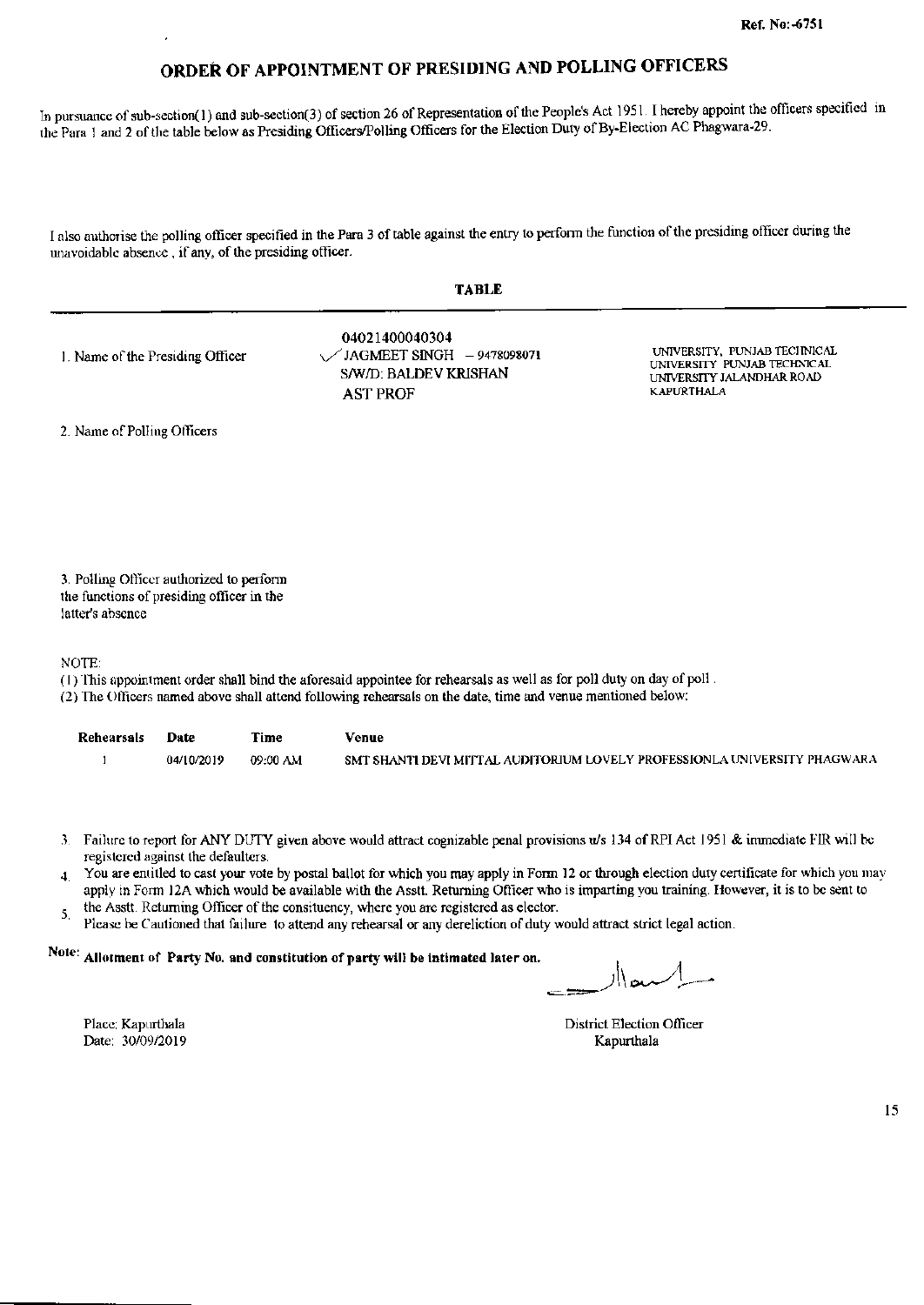In pursuance of sub-section(1) and sub-section(3) of section 26 of Representation of the People's Act 1951. I hereby appoint the officers specified in the Para 1 and 2 of the table below as Presiding Officers/Polling Officers for the Election Duty of By-Election AC Phagwara-29.

I also authorise the polling officer specified in the Para 3 of table against the entry to perform the function of the presiding officer during the unavoidable absence, if any, of the presiding officer.

| <b>TABLE</b>                     |                                                                                              |                                                                                                               |  |  |
|----------------------------------|----------------------------------------------------------------------------------------------|---------------------------------------------------------------------------------------------------------------|--|--|
| 1. Name of the Presiding Officer | 04021400040305<br>SANJEEV KUMAR BANSAL - 9478098072<br>S/W/D: DIWAN CHAND<br><b>AST PROF</b> | UNIVERSITY, PUNJAB TECHNICAL<br>UNIVERSITY PUNJAB TECHNICAL<br>UNIVERSITY JALANDHAR ROAD<br><b>KAPURTHALA</b> |  |  |
| 2. Name of Polling Officers      |                                                                                              |                                                                                                               |  |  |

3. Polling Officer authorized to perform the functions of presiding officer in the latter's absence

NOTE:

(1) This appointment order shall bind the aforesaid appointee for rehearsals as well as for poll duty on day of poll.

(2) The Officers named above shall attend following rehearsals on the date, time and venue mentioned below:

| <b>Rehearsals</b> | Date       | Time     | Venue                                                                     |
|-------------------|------------|----------|---------------------------------------------------------------------------|
|                   | 04/10/2019 | 09:00 AM | SMT SHANTI DEVI MITTAL AUDITORIUM LOVELY PROFESSIONLA UNIVERSITY PHAGWARA |

- 3. Failure to report for ANY DUTY given above would attract cognizable penal provisions u/s 134 of RPI Act 1951 & immediate FIR will be registered against the defaulters.
- You are cntitled to cast your vote by postal ballot for which you may apply in Form 12 or through election duty certificate for which you may  $\overline{4}$ apply in Form 12A which would be available with the Asstt. Returning Officer who is imparting you training. However, it is to be sent to
- the Asstt. Returning Officer of the consituency, where you are registered as elector. 5.
- Please be Cautioned that failure to attend any rehearsal or any dereliction of duty would attract strict legal action.

#### Note: Allotment of Party No. and constitution of party will be intimated later on.

منصلا

Place: Kapurthala Date: 30/09/2019 **District Election Officer** Kapurthala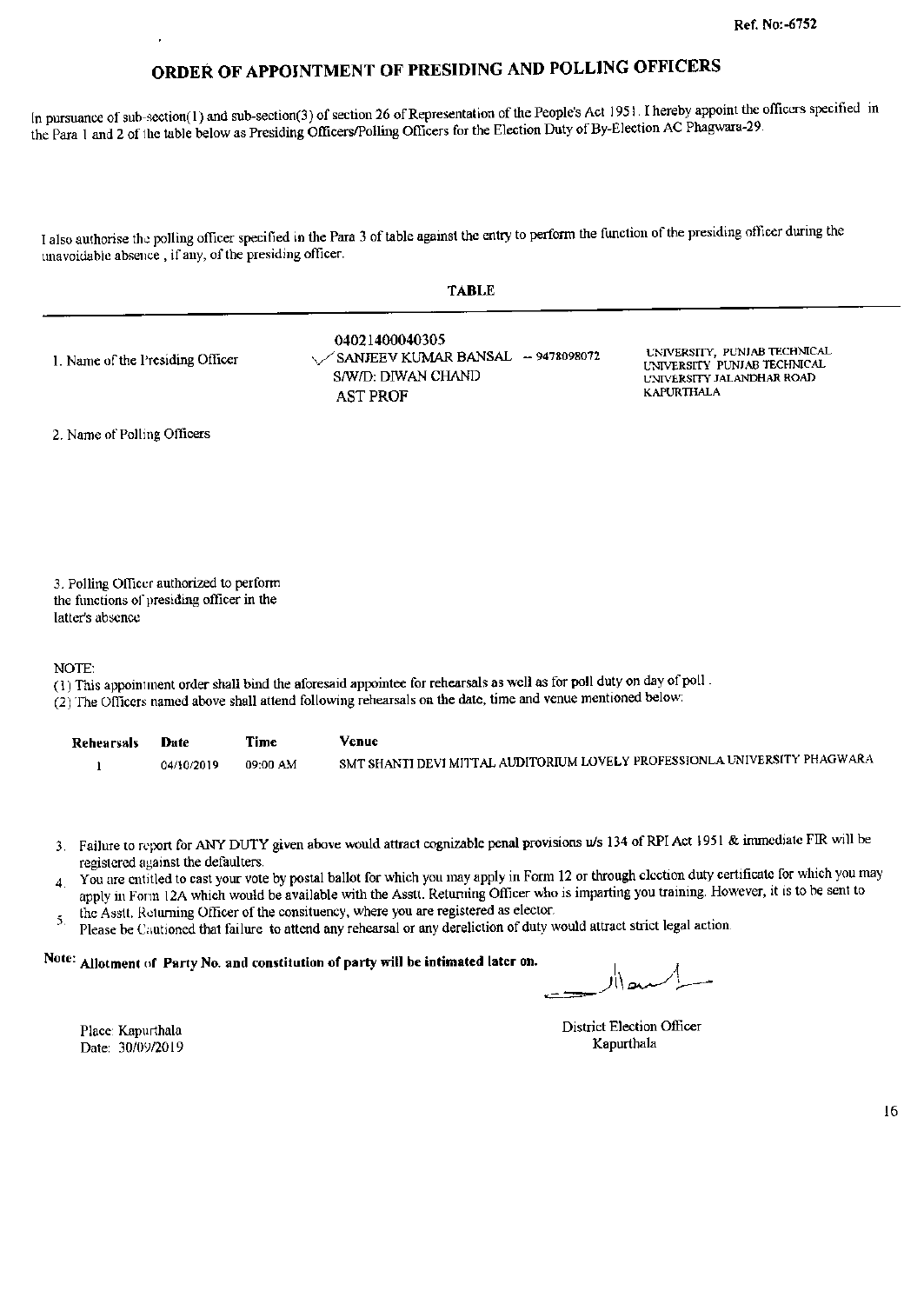In pursuance of sub-section(1) and sub-section(3) of section 26 of Representation of the People's Act 1951. I hereby appoint the officers specified in the Para 1 and 2 of the table below as Presiding Officers/Polling Officers for the Election Duty of By-Election AC Phagwara-29.

I also authorise the polling officer specified in the Para 3 of table against the entry to perform the function of the presiding officer during the unavoidable absence, if any, of the presiding officer.

| 1. Name of the Presiding Officer | 04021400040308<br>$\sqrt{\text{SAURABH SHARMA}}$ - 9478098037<br>S/W/D: RAVI KUMAR SHARMA<br><b>ASSTT REGISTRAR</b> | UNIVERSITY, PUNJAB TECHNICAL.<br>UNIVERSITY PUNJAB TECHNICAL<br>UNIVERSITY JALANDHAR ROAD<br>KAPURTHALA |
|----------------------------------|---------------------------------------------------------------------------------------------------------------------|---------------------------------------------------------------------------------------------------------|
|----------------------------------|---------------------------------------------------------------------------------------------------------------------|---------------------------------------------------------------------------------------------------------|

2. Name of Polling Officers

3. Polling Officer authorized to perform the functions of presiding officer in the latter's absence

NOTE:

- (1) This appointment order shall bind the aforesaid appointee for rehearsals as well as for poll duty on day of poll.
- (2) The Officers named above shall attend following rehearsals on the date, time and venue mentioned below:

| Rehearsals | Date       | Time     | Venue                                                                     |
|------------|------------|----------|---------------------------------------------------------------------------|
|            | 04/10/2019 | 09:00 AM | SMT SHANTI DEVI MITTAL AUDITORIUM LOVELY PROFESSIONLA UNIVERSITY PHAGWARA |

- 3. Failure to report for ANY DUTY given above would attract cognizable penal provisions u/s 134 of RPI Act 1951 & immediate FIR will be registered against the defaulters.
- You are entitled to cast your vote by postal ballot for which you may apply in Form 12 or through election duty certificate for which you may  $\overline{4}$ . apply in Form 12A which would be available with the Asstt. Returning Officer who is imparting you training. However, it is to be sent to
- the Asstt. Returning Officer of the consituency, where you are registered as elector. 5. Please be Cautioned that failure to attend any rehearsal or any dereliction of duty would attract strict legal action.

#### Note: Allotment of Party No. and constitution of party will be intimated later on.

Place: Kapurthala Date: 30/09/2019 District Election Officer Kapurthala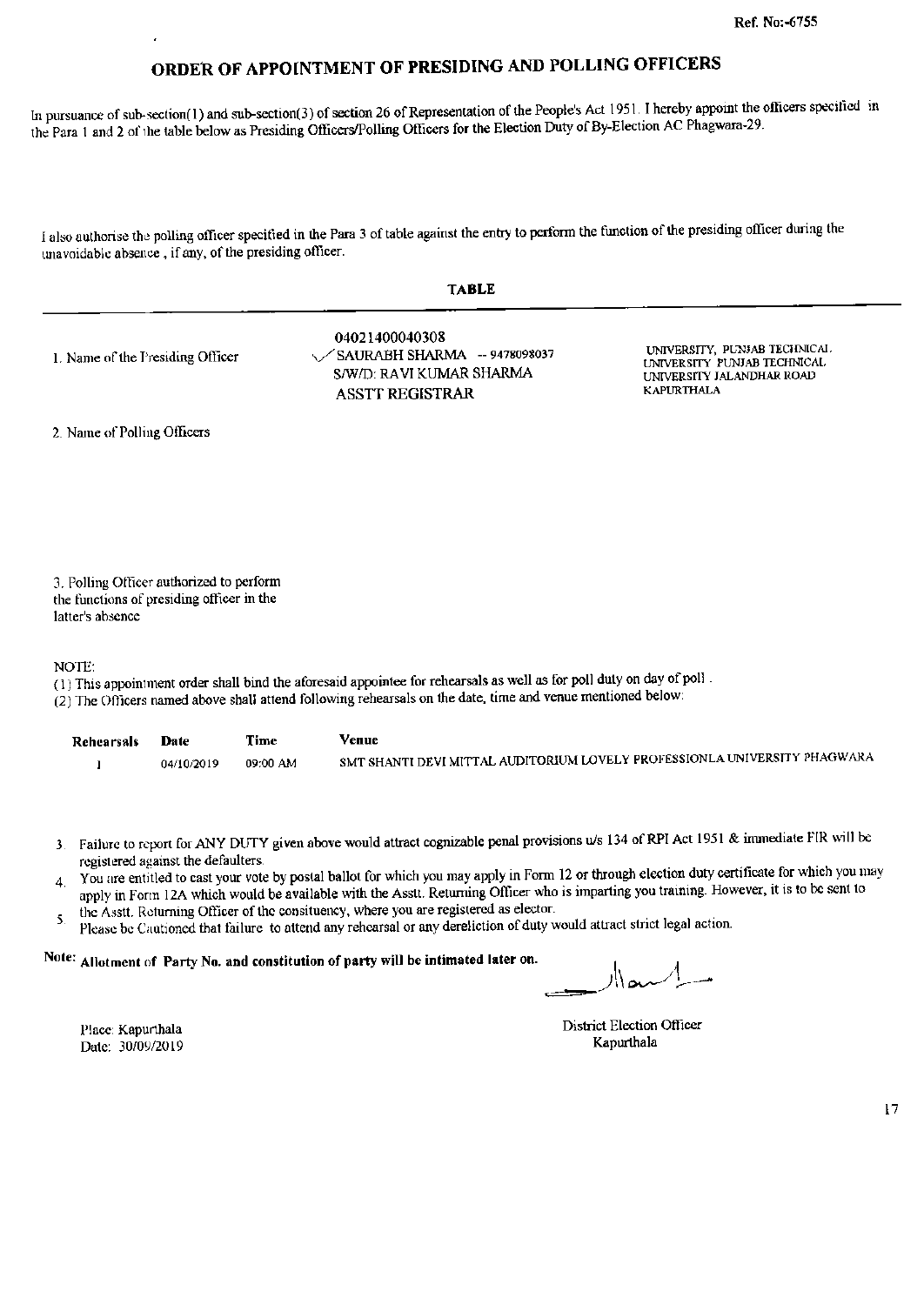In pursuance of sub-section(1) and sub-section(3) of section 26 of Representation of the People's Act 1951. I hereby appoint the officers specified in the Para 1 and 2 of the table below as Presiding Officers/Polling Officers for the Election Duty of By-Election AC Phagwara-29.

I also authorise the polling officer specified in the Para 3 of table against the entry to perform the function of the presiding officer during the unavoidable absence, if any, of the presiding officer.

| <b>TABLE</b>                     |                                                                                              |                                                                                                               |  |  |
|----------------------------------|----------------------------------------------------------------------------------------------|---------------------------------------------------------------------------------------------------------------|--|--|
| 1. Name of the Presiding Officer | 04021400040309<br>$\sqrt{KAPIL GUPTA}$ - 9478098074<br>S/W/D: JOGINDER PAL GUPTA<br>AST PROF | UNIVERSITY, PUNJAB TECHNICAL<br>UNIVERSITY PUNJAB TECHNICAL<br>UNIVERSITY JALANDHAR ROAD<br><b>KAPURTHALA</b> |  |  |
| 2. Name of Polling Officers      |                                                                                              |                                                                                                               |  |  |

3. Polling Officer authorized to perform the functions of presiding officer in the latter's absence

NOTE:

- (1) This appointment order shall bind the aforesaid appointee for rehearsals as well as for poll duty on day of poll.
- (2) The Officers named above shall attend following rehearsals on the date, time and venue mentioned below:

| Rehearsals | Date       | Time     | Venue                                                                     |
|------------|------------|----------|---------------------------------------------------------------------------|
|            | 04/10/2019 | 09:00 AM | SMT SHANTI DEVI MITTAL AUDITORIUM LOVELY PROFESSIONLA UNIVERSITY PHAGWARA |

- 3. Failure to report for ANY DUTY given above would attract cognizable penal provisions u/s 134 of RPI Act 1951 & immediate FIR will be registered against the defaulters.
- You are entitled to cast your vote by postal ballot for which you may apply in Form 12 or through election duty certificate for which you may  $\mathbf{A}$ apply in Form 12A which would be available with the Asstt. Returning Officer who is imparting you training. However, it is to be sent to
- the Asstt. Returning Officer of the consituency, where you are registered as elector. 5.
- Please be Cautioned that failure to attend any rehearsal or any dereliction of duty would attract strict legal action.

#### Note: Allotment of Party No. and constitution of party will be intimated later on.

يم\¦ر

District Election Officer Kapurthala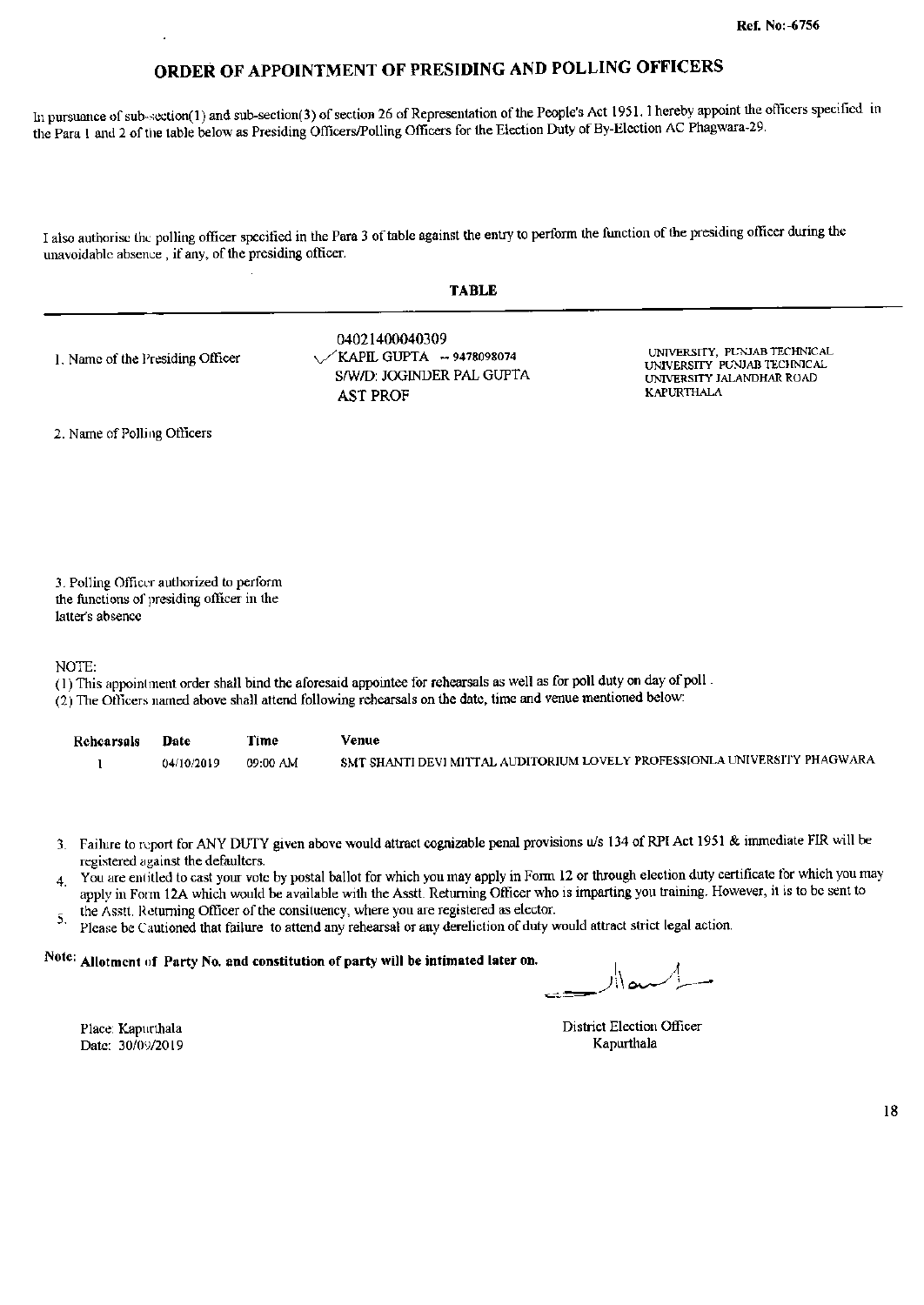In pursuance of sub-section(1) and sub-section(3) of section 26 of Representation of the People's Act 1951. I hereby appoint the officers specified in the Para 1 and 2 of the table below as Presiding Officers/Polling Officers for the Election Duty of By-Election AC Phagwara-29.

I also authorise the polling officer specified in the Para 3 of table against the entry to perform the function of the presiding officer during the unavoidable absence, if any, of the presiding officer.

|--|--|--|

| 1. Name of the Presiding Officer | 04021400040315<br>$\sqrt{\rm MD}$ FUZAIL JAWED $-$ 9548188922<br>S/W/D: JAWAID QAYUM<br>ASSOC PROF | UNIVERSITY, PUNJAB TECHNICAL<br>UNIVERSITY PUNJAB TECHNICAL<br>UNIVERSITY JALANDHAR ROAD<br><b>KAPURTHALA</b> |
|----------------------------------|----------------------------------------------------------------------------------------------------|---------------------------------------------------------------------------------------------------------------|
|----------------------------------|----------------------------------------------------------------------------------------------------|---------------------------------------------------------------------------------------------------------------|

2. Name of Polling Officers

3. Polling Officer authorized to perform the functions of presiding officer in the latter's absence

**NOTE:** 

- (1) This appointment order shall bind the aforesaid appointee for rehearsals as well as for poll duty on day of poll.
- (2) The Officers named above shall attend following rehearsals on the date, time and venue mentioned below:

| Rehearsals | Date       | Time     | Venue                                                                     |
|------------|------------|----------|---------------------------------------------------------------------------|
|            | 04/10/2019 | 09:00 AM | SMT SHANTI DEVI MITTAL AUDITORIUM LOVELY PROFESSIONLA UNIVERSITY PHAGWARA |

- 3. Failure to report for ANY DUTY given above would attract cognizable penal provisions u/s 134 of RPI Act 1951 & immediate FIR will be registered against the defaulters.
- You are entitled to cast your vote by postal ballot for which you may apply in Form 12 or through election duty certificate for which you may 4 apply in Form 12A which would be available with the Asstt. Returning Officer who is imparting you training. However, it is to be sent to
- the Asstt. Returning Officer of the consituency, where you are registered as elector. 5.
- Please be Cautioned that failure to attend any rehearsal or any dereliction of duty would attract strict legal action.

Note: Allotment of Party No. and constitution of party will be intimated later on.

District Election Officer Kapurthala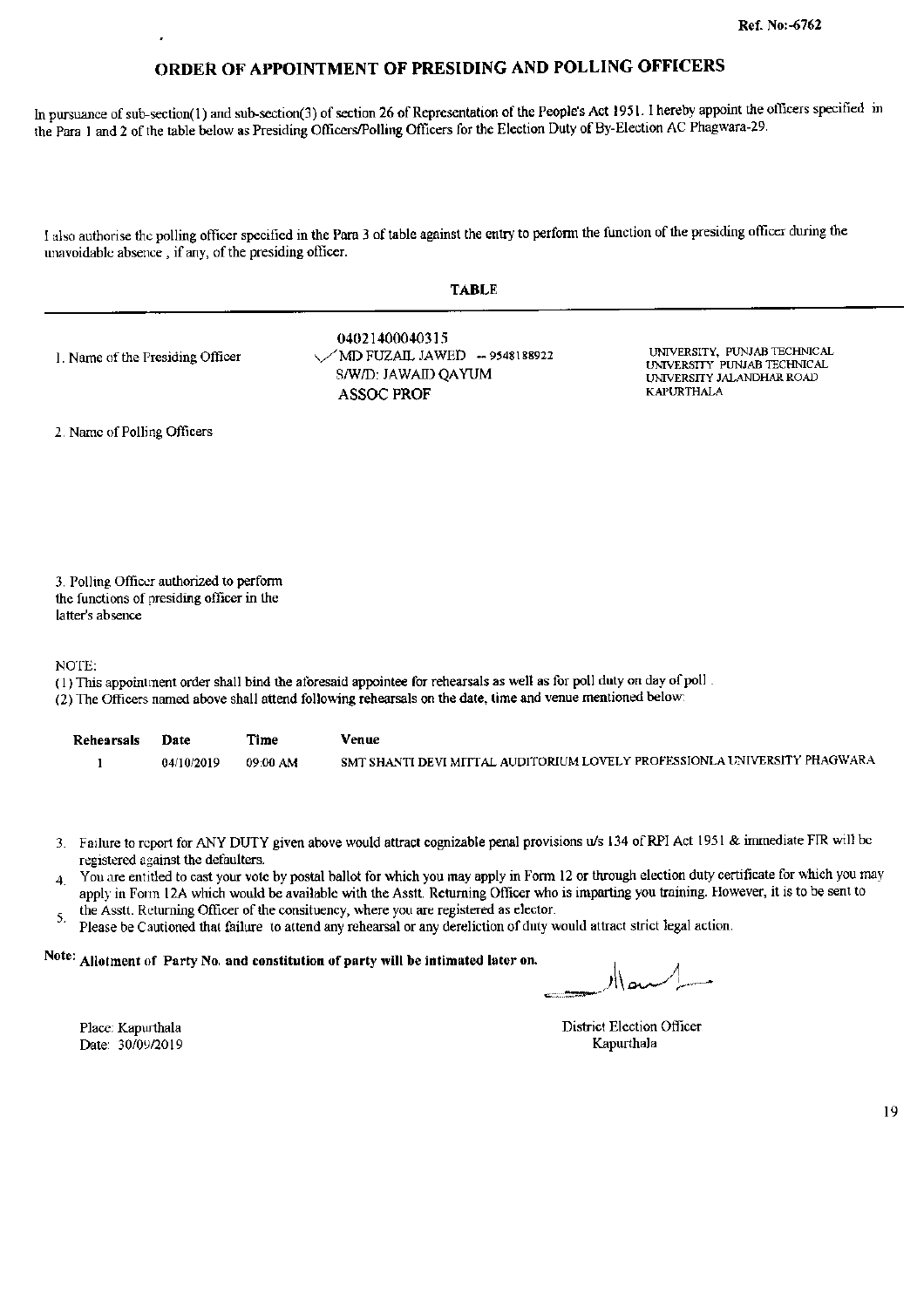In pursuance of sub-section(1) and sub-section(3) of section 26 of Representation of the People's Act 1951. I hereby appoint the officers specified in the Para 1 and 2 of the table below as Presiding Officers/Polling Officers for the Election Duty of By-Election AC Phagwara-29.

I also authorise the polling officer specified in the Para 3 of table against the entry to perform the function of the presiding officer during the unavoidable absence, if any, of the presiding officer.

| a<br>. . |  |
|----------|--|
|----------|--|

04021400040320 UNIVERSITY, PUNJAB TECHNICAL VISHAVDEEP -- 9478098081 1. Name of the Presiding Officer UNIVERSITY PUNJAB TECHNICAL S/W/D: MUNISHWAR LAL UNIVERSITY JALANDHAR ROAD **KAPURTHALA ASSTT REGISTRAR** 

2. Name of Polling Officers

3. Polling Officer authorized to perform the functions of presiding officer in the latter's absence

NOTE:

- (1) This appointment order shall bind the aforesaid appointee for rehearsals as well as for poll duty on day of poll.
- (2) The Officers named above shall attend following rehearsals on the date, time and venue mentioned below:

| <b>Rehearsals</b> | Date       | Time     | Venue                                                                     |
|-------------------|------------|----------|---------------------------------------------------------------------------|
|                   | 04/10/2019 | 09:00 AM | SMT SHANTI DEVI MITTAL AUDITORIUM LOVELY PROFESSIONLA UNIVERSITY PHAGWARA |

- 3. Failure to report for ANY DUTY given above would attract cognizable penal provisions u/s 134 of RPI Act 1951 & immediate FIR will be registered against the defaulters.
- You are entitled to cast your vote by postal ballot for which you may apply in Form 12 or through election duty certificate for which you may  $\overline{4}$ apply in Form 12A which would be available with the Asstt. Returning Officer who is imparting you training. However, it is to be sent to
- the Asstt. Returning Officer of the consituency, where you are registered as elector. 5.
- Please be Cautioned that failure to attend any rehearsal or any dereliction of duty would attract strict legal action.

## Note: Allotment of Party No. and constitution of party will be intimated later on.

 $\frac{1}{2}$ 

District Election Officer Kapurthala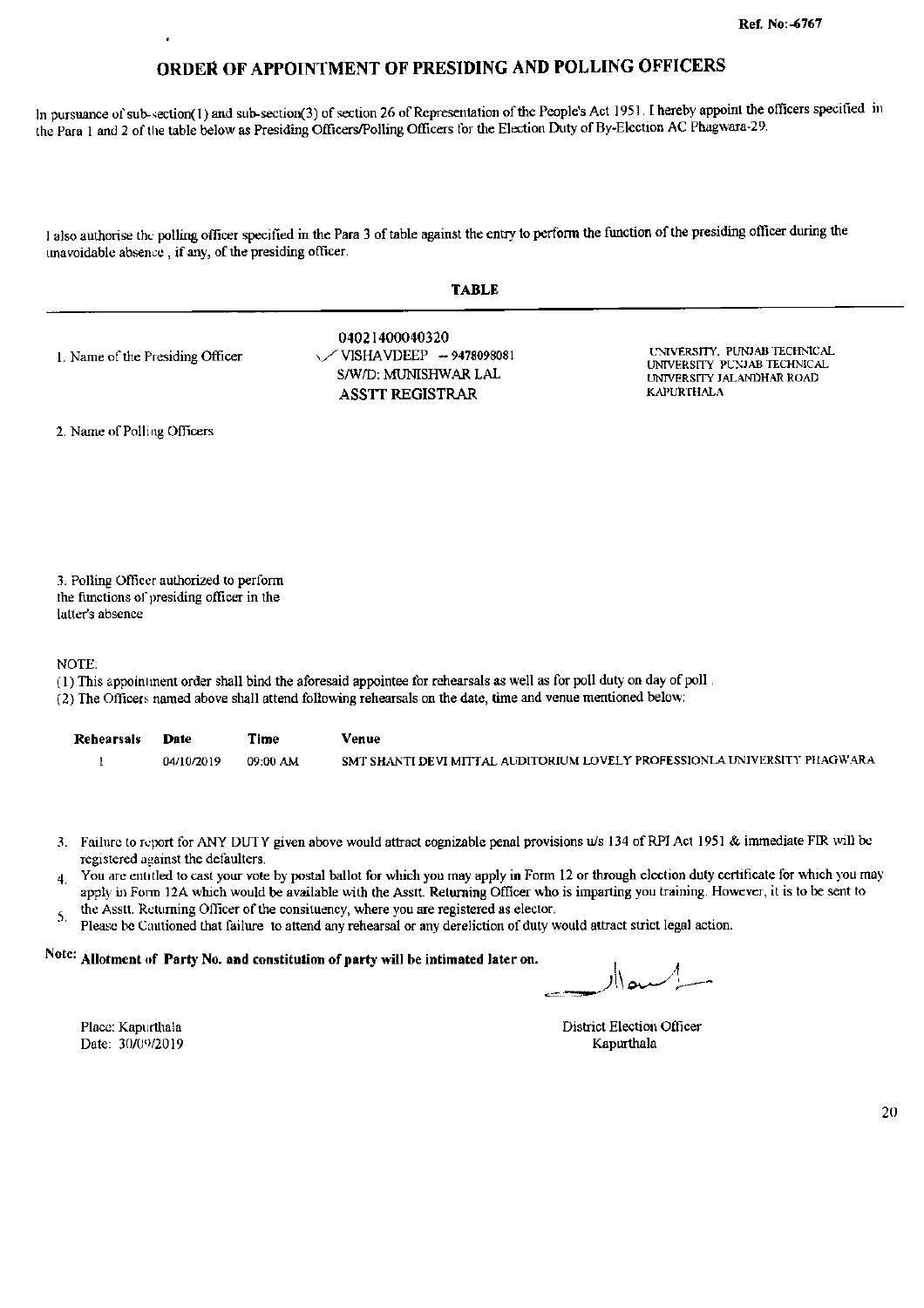In pursuance of sub-section(1) and sub-section(3) of section 26 of Representation of the People's Act 1951. I hereby appoint the officers specified in the Para 1 and 2 of the table below as Presiding Officers/Polling Officers for the Election Duty of By-Election AC Phagwara-29.

I also authorise the polling officer specified in the Para 3 of table against the entry to perform the function of the presiding officer during the unavoidable absence, if any, of the presiding officer.

| <b>TABLE</b>                     |                                                                                                      |                                                                                                               |  |  |
|----------------------------------|------------------------------------------------------------------------------------------------------|---------------------------------------------------------------------------------------------------------------|--|--|
| 1. Name of the Presiding Officer | 04021400040349<br>$\sqrt{VARINDERJIT SINGH}$ - 9914100789<br>S/W/D: BALWANT SINGH<br><b>AST PROF</b> | UNIVERSITY, PUNJAB TECHNICAL<br>UNIVERSITY PUNJAB TECHNICAL<br>UNIVERSITY JALANDHAR ROAD<br><b>KAPURTHALA</b> |  |  |
| 2. Name of Polling Officers      |                                                                                                      |                                                                                                               |  |  |

3. Polling Officer authorized to perform the functions of presiding officer in the latter's absence

NOTE:

- (1) This appointment order shall bind the aforesaid appointee for rehearsals as well as for poll duty on day of poll.
- (2) The Officers named above shall attend following rehearsals on the date, time and venue mentioned below:

| Rehearsals | Date       | Time     | Venue                                                                     |
|------------|------------|----------|---------------------------------------------------------------------------|
|            | 04/10/2019 | 09:00 AM | SMT SHANTI DEVI MITTAL AUDITORIUM LOVELY PROFESSIONLA UNIVERSITY PHAGWARA |

- 3. Failure to report for ANY DUTY given above would attract cognizable penal provisions u/s 134 of RPI Act 1951 & immediate FIR will be registered against the defaulters.
- You are entitled to cast your vote by postal ballot for which you may apply in Form 12 or through election duty certificate for which you may  $\overline{4}$ apply in Form 12A which would be available with the Assti. Returning Officer who is imparting you training. However, it is to be sent to
- the Asstt. Returning Officer of the consituency, where you are registered as elector. 5.
- Please be Cautioned that failure to attend any rehearsal or any dereliction of duty would attract strict legal action.

Note: Allotment of Party No. and constitution of party will be intimated later on.

District Election Officer Kapurthala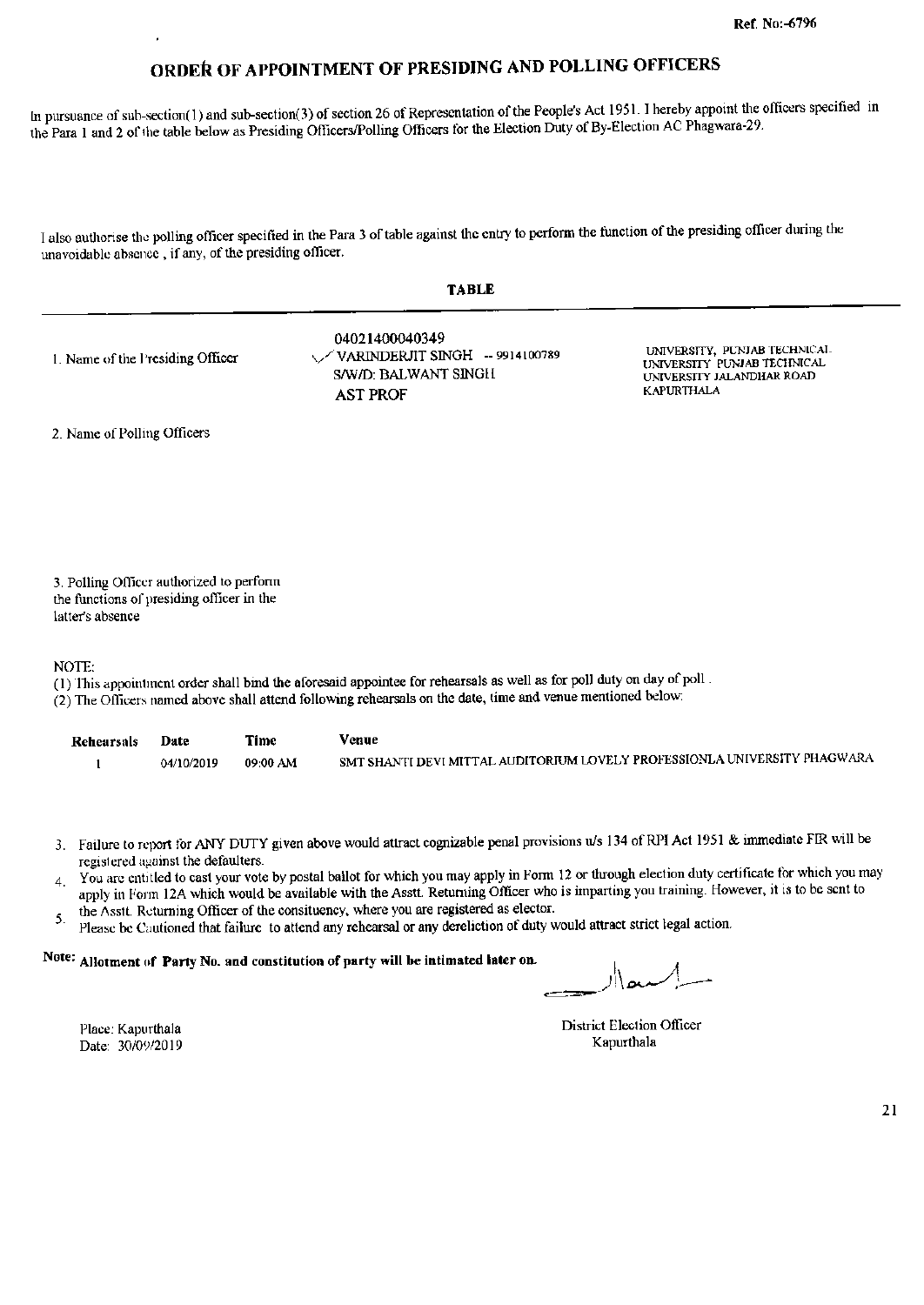In pursuance of sub-section(1) and sub-section(3) of section 26 of Representation of the People's Act 1951. I hereby appoint the officers specified in the Para 1 and 2 of the table below as Presiding Officers/Polling Officers for the Election Duty of By-Election AC Phagwara-29.

I also authorise the polling officer specified in the Para 3 of table against the entry to perform the function of the presiding officer during the unavoidable absence, if any, of the presiding officer.

|--|--|

| 1. Name of the Presiding Officer | 04021400040354<br>$\sqrt{DR}$ RUPESH KUMAR - 9914231989<br>S/W/D: SURENDRA SUMAR<br>AST PROF | UNIVERSITY, PUNJAB TECHNICAL<br>UNIVERSITY PUNJAB TECHNICAL<br>UNIVERSITY JALANDHAR ROAD<br><b>KAPURTHALA</b> |
|----------------------------------|----------------------------------------------------------------------------------------------|---------------------------------------------------------------------------------------------------------------|
|----------------------------------|----------------------------------------------------------------------------------------------|---------------------------------------------------------------------------------------------------------------|

2. Name of Polling Officers

3. Polling Officer authorized to perform the functions of presiding officer in the latter's absence

NOTE:

- (1) This appointment order shall bind the aforesaid appointee for rehearsals as well as for poll duty on day of poll.
- (2) The Officers named above shall attend following rehearsals on the date, time and venue mentioned below:

| Rehearsals | Date       | Time     | Venue                                                                     |
|------------|------------|----------|---------------------------------------------------------------------------|
|            | 04/10/2019 | 09:00 AM | SMT SHANTI DEVI MITTAL AUDITORIUM LOVELY PROFESSIONLA UNIVERSITY PHAGWARA |

- 3. Failure to report for ANY DUTY given above would attract cognizable penal provisions u/s 134 of RPI Act 1951 & immediate FIR will be registered against the defaulters.
- You are entitled to cast your vote by postal ballot for which you may apply in Form 12 or through election duty certificate for which you may  $\overline{4}$ apply in Form 12A which would be available with the Asstt. Returning Officer who is imparting you training. However, it is to be sent to the Asstt. Returning Officer of the consituency, where you are registered as elector.
- 5. Please be Cautioned that failure to attend any rehearsal or any dereliction of duty would attract strict legal action.

### Note: Allotment of Party No. and constitution of party will be intimated later on.

District Election Officer Kapurthala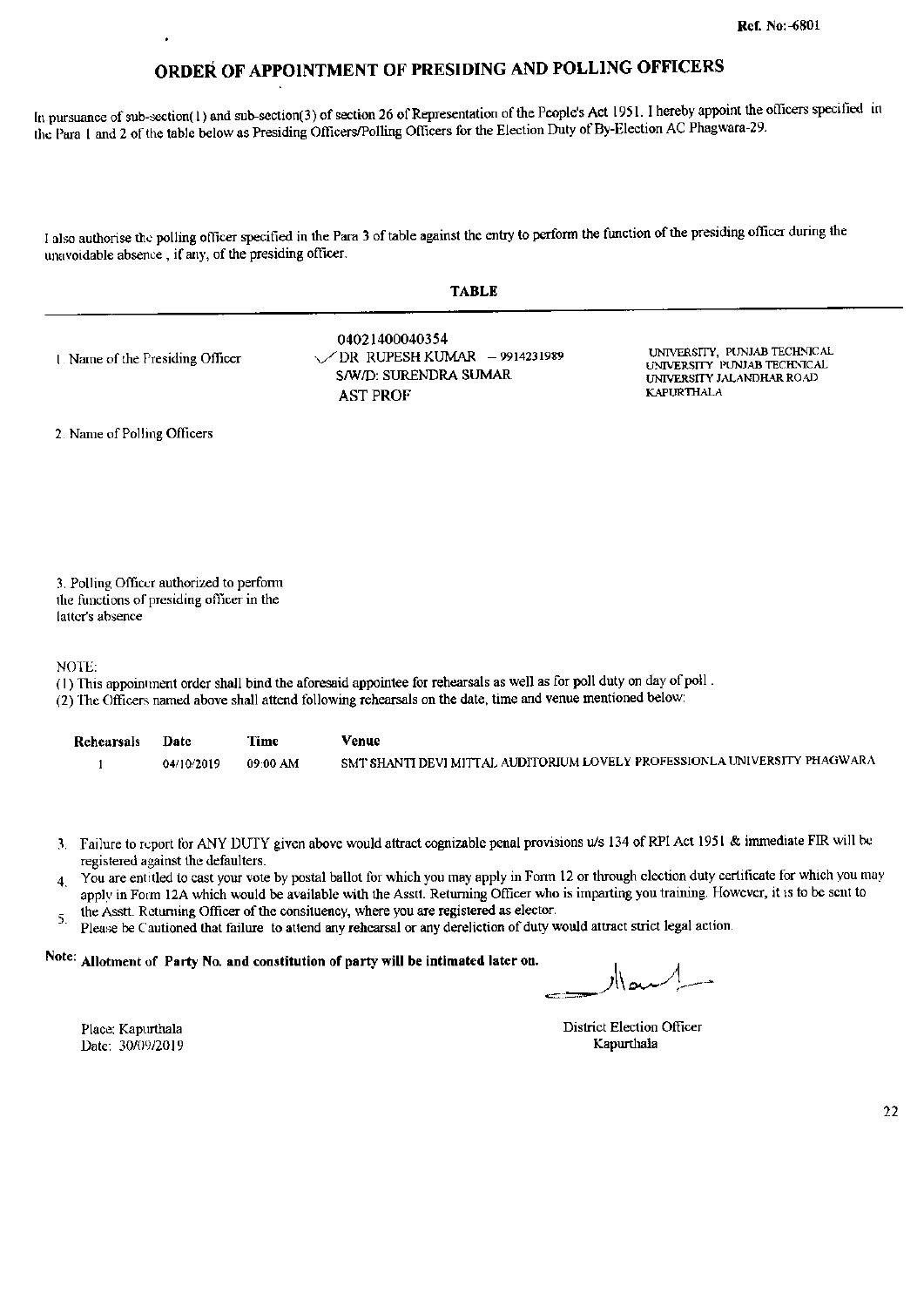In pursuance of sub-section(1) and sub-section(3) of section 26 of Representation of the People's Act 1951. I hereby appoint the officers specified in the Para 1 and 2 of the table below as Presiding Officers/Polling Officers for the Election Duty of By-Election AC Phagwara-29.

I also authorise the polling officer specified in the Para 3 of table against the entry to perform the function of the presiding officer during the unavoidable absence, if any, of the presiding officer.

|                                  | <b>TABLE</b>                                                                                              |                                                                                                        |
|----------------------------------|-----------------------------------------------------------------------------------------------------------|--------------------------------------------------------------------------------------------------------|
| 1. Name of the Presiding Officer | 04021400040360<br>$\sqrt{DR}$ AMOLJIT SINGH GILL $-9988700421$<br>S/W/D: DARSHAN SINGH<br><b>AST PROF</b> | UNIVERSITY, PUNJAB TECHNICAL<br>UNIVERSITY PUNJAB TECHNICAL<br>UNIVERSITY JALANDHAR ROAD<br>KAPURTHALA |
| 2. Name of Polling Officers      |                                                                                                           |                                                                                                        |

3. Polling Officer authorized to perform the functions of presiding officer in the latter's absence

NOTE:

- (1) This appointment order shall bind the aforesaid appointee for rehearsals as well as for poll duty on day of poll.
- (2) The Officers named above shall attend following rehearsals on the date, time and venue mentioned below:

| Rehearsals | Date       | Time     | Venue                                                                     |
|------------|------------|----------|---------------------------------------------------------------------------|
|            | 04/10/2019 | 09:00 AM | SMT SHANTI DEVI MITTAL AUDITORIUM LOVELY PROFESSIONLA UNIVERSITY PHAGWARA |

- 3. Failure to report for ANY DUTY given above would attract cognizable penal provisions u/s 134 of RPI Act 1951 & immediate FIR will be registered against the defaulters.
- You are entitled to cast your vote by postal ballot for which you may apply in Form 12 or through election duty certificate for which you may  $\overline{4}$ . apply in Form 12A which would be available with the Asstt. Returning Officer who is imparting you training. However, it is to be sent to
- the Asstt. Returning Officer of the consituency, where you are registered as elector. 5.
- Please be Cautioned that failure to attend any rehearsal or any dereliction of duty would attract strict legal action.

Note: Allotment of Party No. and constitution of party will be intimated later on.

Place: Kapurthala Date: 30/09/2019

**District Election Officer** Kapurthala

23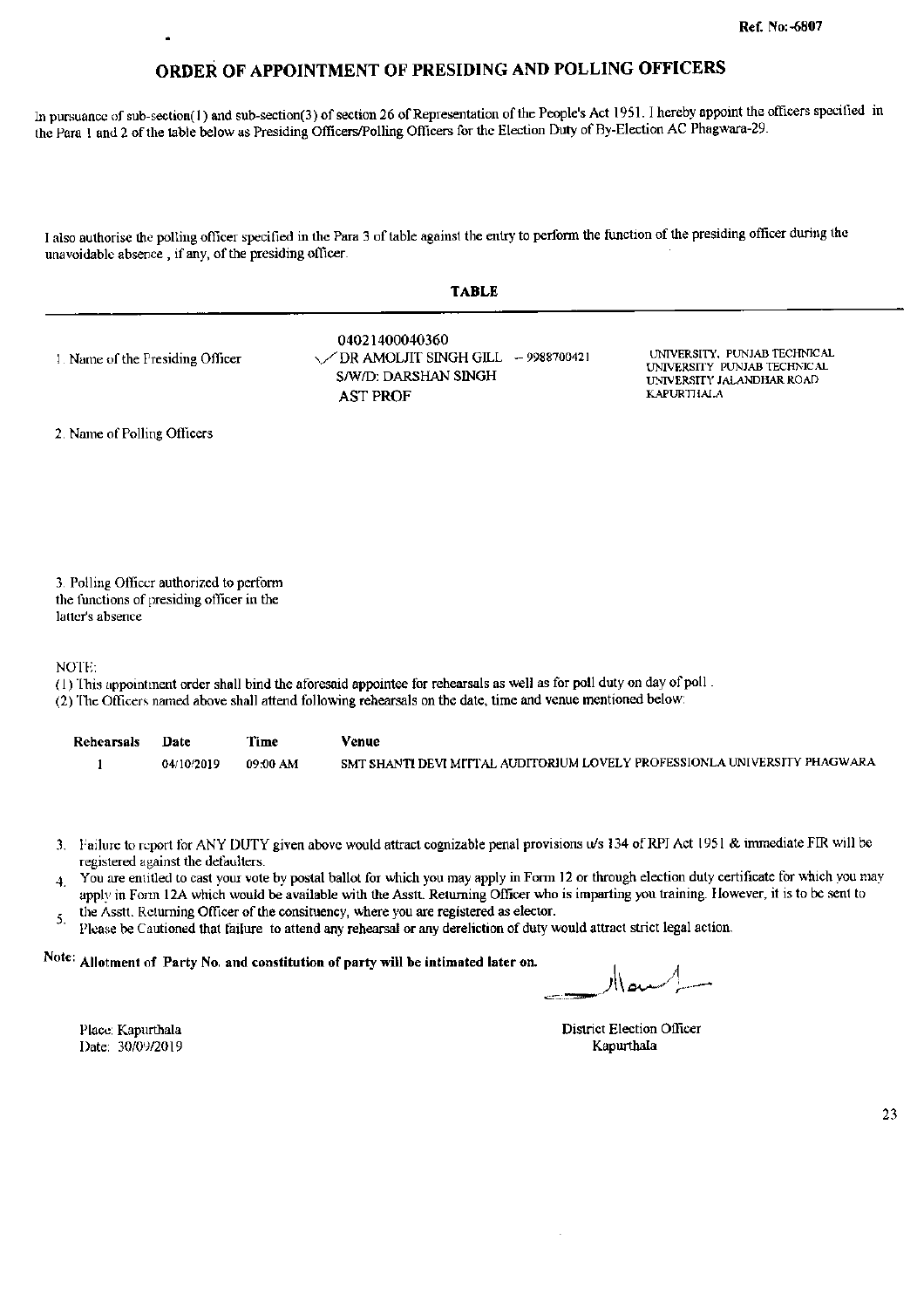In pursuance of sub-section(1) and sub-section(3) of section 26 of Representation of the People's Act 1951. I hereby appoint the officers specified in the Para 1 and 2 of the table below as Presiding Officers/Polling Officers for the Election Duty of By-Election AC Phagwara-29.

I also authorise the polling officer specified in the Para 3 of table against the entry to perform the function of the presiding officer during the unavoidable absence, if any, of the presiding officer.

|  | ٠<br>ш<br>. . |  |
|--|---------------|--|
|--|---------------|--|

| 1. Name of the Presiding Officer | 04021400040367<br>$\sqrt{D}R$ AVTAR SINGH BUTTAR $\rightarrow$<br>S/W/D: SHRI BACHAN SINGH<br>ASSOC PROF | UNIVERSITY, PUNJAB TECHNICAL<br>UNIVERSITY PUNJAB TECHNICAL<br>UNIVERSITY JALANDHAR ROAD<br>KAPURTHALA |
|----------------------------------|----------------------------------------------------------------------------------------------------------|--------------------------------------------------------------------------------------------------------|
|----------------------------------|----------------------------------------------------------------------------------------------------------|--------------------------------------------------------------------------------------------------------|

2. Name of Polling Officers

3. Polling Officer authorized to perform the functions of presiding officer in the latter's absence

NOTE:

- (1) This appointment order shall bind the aforesaid appointee for rehearsals as well as for poll duty on day of poll.
- (2) The Officers named above shall attend following rehearsals on the date, time and venue mentioned below:

| Rehearsals | Date       | Time     | Venue                                                                     |
|------------|------------|----------|---------------------------------------------------------------------------|
|            | 04/10/2019 | 09:00 AM | SMT SHANTI DEVI MITTAL AUDITORIUM LOVELY PROFESSIONLA UNIVERSITY PHAGWARA |

- 3. Failure to report for ANY DUTY given above would attract cognizable penal provisions u/s 134 of RPI Act 1951 & immediate FIR will be registered against the defaulters.
- You are entitled to cast your vote by postal ballot for which you may apply in Form 12 or through election duty certificate for which you may  $\overline{4}$ apply in Form 12A which would be available with the Asstt. Returning Officer who is imparting you training. However, it is to be sent to
- the Asstt. Returning Officer of the consituency, where you are registered as elector. 5.
- Please be Cautioned that failure to attend any rehearsal or any dereliction of duty would attract strict legal action.

## Note: Allotment of Party No. and constitution of party will be intimated later on.

District Election Officer Kapurthala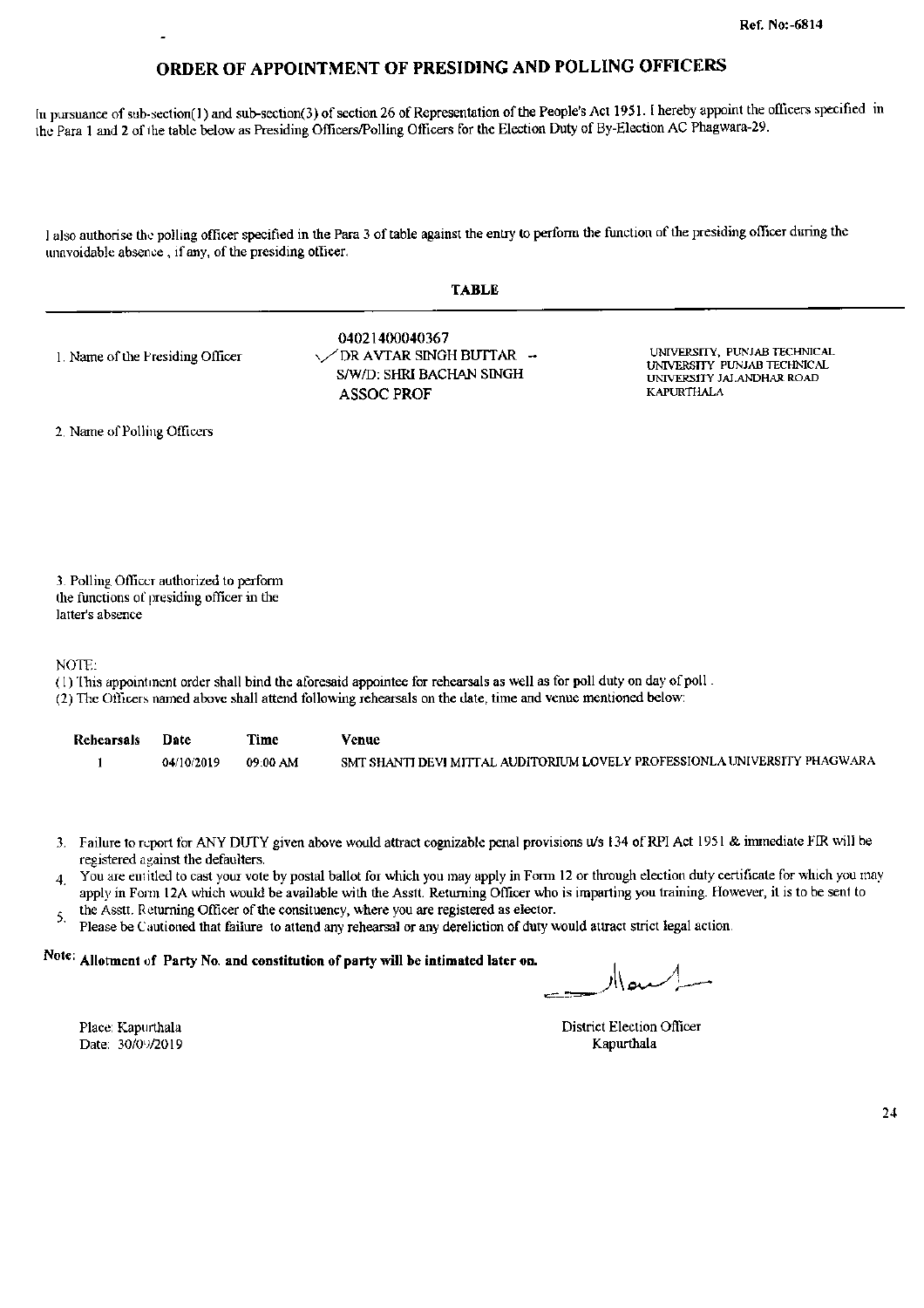In pursuance of sub-section(1) and sub-section(3) of section 26 of Representation of the People's Act 1951. I hereby appoint the officers specified in the Para 1 and 2 of the table below as Presiding Officers/Polling Officers for the Election Duty of By-Election AC Phagwara-29.

I also authorise the polling officer specified in the Para 3 of table against the entry to perform the function of the presiding officer during the unavoidable absence, if any, of the presiding officer.

|                                  | <b>TABLE</b>                                                                                           |                                                                                                        |
|----------------------------------|--------------------------------------------------------------------------------------------------------|--------------------------------------------------------------------------------------------------------|
| 1. Name of the Presiding Officer | 04021400040383<br>√ALOK KUMAR KUSHWAHA - 8090631394<br>S/W/D: DALJIT SINGH KUSHWAHA<br><b>AST PROF</b> | UNIVERSITY, PUNJAB TECHNICAL<br>UNIVERSITY PUNJAB TECHNICAL<br>UNIVERSITY JALANDHAR ROAD<br>KAPURTHALA |
| 2. Name of Polling Officers      |                                                                                                        |                                                                                                        |

3. Polling Officer authorized to perform the functions of presiding officer in the latter's absence

NOTE:

- (1) This appointment order shall bind the aforesaid appointee for rehearsals as well as for poll duty on day of poll.
- (2) The Officers named above shall attend following rehearsals on the date, time and venue mentioned below:

| Rehearsals | Date       | Time     | Venue                                                                     |
|------------|------------|----------|---------------------------------------------------------------------------|
|            | 04/10/2019 | 09:00 AM | SMT SHANTI DEVI MITTAL AUDITORIUM LOVELY PROFESSIONLA UNIVERSITY PHAGWARA |

- 3. Failure to report for ANY DUTY given above would attract cognizable penal provisions u/s 134 of RPI Act 1951 & immediate FIR will be registered against the defaulters.
- You are entitled to cast your vote by postal ballot for which you may apply in Form 12 or through election duty certificate for which you may  $\overline{4}$ apply in Form 12A which would be available with the Asstt. Returning Officer who is imparting you training. However, it is to be sent to
- the Asstt. Returning Officer of the consituency, where you are registered as elector. 5.
- Please be Cautioned that failure to attend any rehearsal or any dereliction of duty would attract strict legal action.

#### Note: Allotment of Party No. and constitution of party will be intimated later on.

الر

District Election Officer Kapurthala